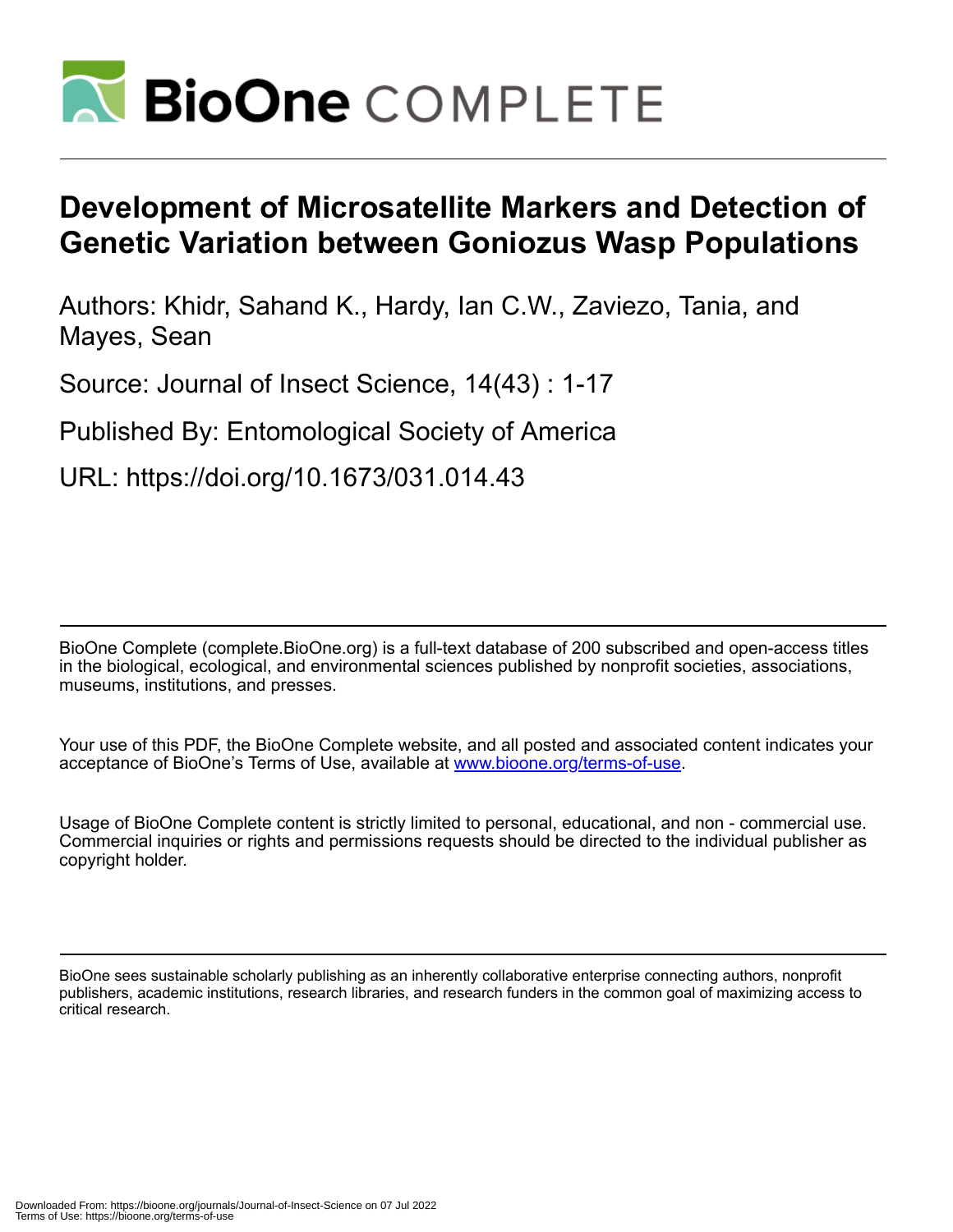

## **Development of microsatellite markers and detection of genetic variation between** *Goniozus* **wasp populations**

Sahand K. Khidr<sup>1a</sup>, Ian C.W. Hardy<sup>1b\*</sup>, Tania Zaviezo<sup>2c</sup>, and Sean Mayes<sup>1d</sup>

<sup>1</sup>School of Biosciences, University of Nottingham, Sutton Bonington Campus, Loughborough, LE12, 5RD, UK<br><sup>2</sup>Departments de Frutisulture y Englegía, Fesulted de Agrenomía e Ingeniería Ferestel, Bontificia Universida <sup>2</sup>Departamento de Fruticultura y Enología, Facultad de Agronomía e Ingeniería Forestal, Pontificia Universidad Católica de Chile, Casilla 306 – 22, Santiago, Chile

## **Abstract**

Molecular genetic markers reveal differences between genotypes according to the presence of alleles (the same or different) at target loci. Microsatellite markers are especially useful codominant markers that have been used in a wide range of studies to elucidate the population structure and dynamics of a range of organisms, including agriculturally beneficial insects such as parasitic wasps (parasitoids). In the present study, twelve primer pairs were designed for the south Asian , *Goniozus nephantidis* (Muesebeck) (Hymenoptera: Bethylidae), and 24 for its New World congener, *Goniozus legneri* Gordh, parasitoids of the larvae of the lepidopteran coconut pest *Opisina arenosella* Walker (Lepidoptera: Crytophasidae) and other lepidopteran pests, respectively, in order to investigate polymorphism within and between populations. The wasps fingerprinted were a total of 85 *G. nephantidis* and *G. legneri*, including individuals belonging to three putatively different strains of *G. legneri*. Annealing gradient tests (50-65°C) were conducted to study the quality of the PCR amplification across an annealing temperature gradient using a mixed genotype DNA template from each species separately. Seven primer pairs, which amplified clear products of approximately the expected size of *G. nephantidis* and 18 of *G. legneri*, were then selected for capillary analysis for fragment size determination on a *Beckmann* CEQ 8000. Neither *G. nephantidis* nor *G. legneri* were polymorphic within populations. However, there were six primer pairs that did show polymorphism between *G. legneri* populations that originated from different geographical areas within South America (Uruguay and Chile). Furthermore, one primer pair revealed diversity between the two strains collected within Chile. One of the markers was subsequently used to provide unbiased assessment of primary sex ratio in *G. legneri*.

Journal of Insect Science | http://www.insectscience.org 1 **Abbreviations: SSR**, simple sequence repeat **Correspondence:** <sup>a</sup> Sahand\_kkh@yahoo.com, b ian.hardy@nottingham.ac.uk, c tzaviezo@uc.cl, d sean.mayes@nottingham.ac.uk, \*Corresponding author **Editor:** Henry Hagedorn was editor of this paper. **Received:** 23 June 2012 **Accepted:** 14 March 2013 **Published:** 20 March 2014 **Copyright:** This is an open access paper. We use the Creative Commons Attribution 3.0 license that permits unrestricted use, provided that the paper is properly attributed. **ISSN:** 1536-2442 | Vol. 14, Number 43 **Cite this paper as:** Khidr SK, Hardy ICW, Zaviezo T, Mayes S. 2014. Development of microsatellite markers and detection of genetic variation between *Goniozus* wasp populations. *Journal of Insect Science* 14:43. Available online: http://www.insectscience.org/14.43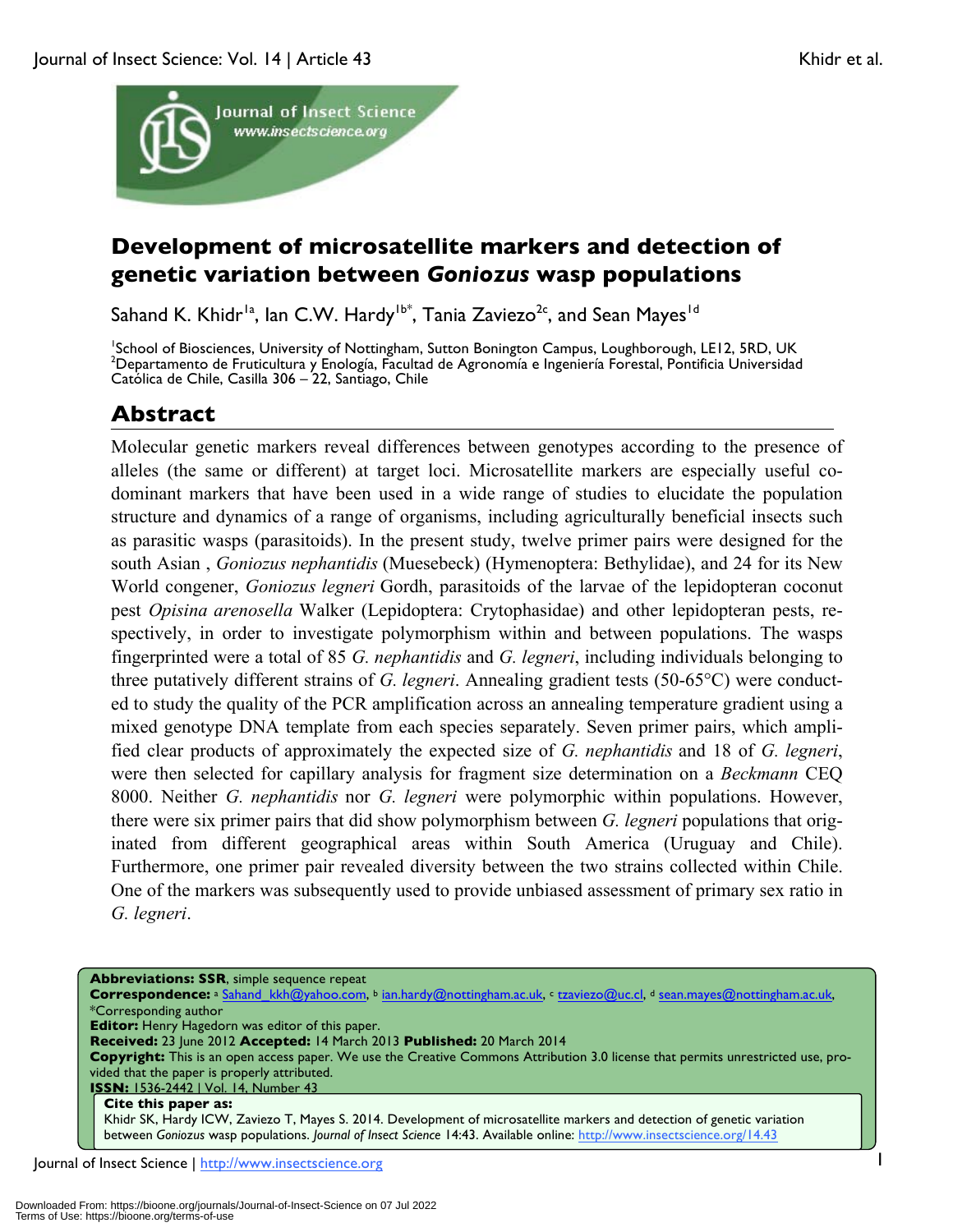#### **Introduction**

Among the natural enemies of agricultural insect pests, hymenopteran parasitoids are one of the most important classes of biological control agents and are also widely used in studies of evolutionary ecology and basic population biology (Godfray 1994; Jervis 2005; Hochberg and Ives 2000; Wajnberg et al. 2008; Hardy et al. 2013). The distributions and population structures of parasitoids are influenced by a wide range of factors, such as geological and geographical components, ecological processes, and evolutionary and genetic aspects (Zink 2002; Bond and Stockman 2008). Successful population genetic, ecological, and evolutionary studies can be achieved through the availability of suitable molecular markers, which are important indicators of relationships between both individuals and populations (Carvalho 1998). Such markers can reveal differences between genotypes through the application of a range of random markers not linked *a priori* to traits.

Among the classes of widely used genetic markers are 'microsatellite' markers, also known as simple sequence repeats (SSRs). These consist of short, repeated units of around two to six base pairs in length with an array that can be up to 200 bp long and are found in both coding and non-coding regions in all prokaryotic and eukaryotic genomes (Tautz 1989; Arcot et al. 1995; Beukeboom and Zwaan 2005). To date, they have been developed in a number of parasitoids, especially braconids (Baker et al. 2003; Anton et al. 2006; Lozier et al. 2006).

Microsatellite markers, which are codominant (Loxdale and Lushai 1998), have many advantages over other marker types because not only do they generally have a high

number of alleles per locus, which can identify polymorphism, but they can detect high levels of heterozygosity and have high mutation rates (Hancock 1999). As such, microsatellite markers have been used to determine the genetic diversity and differentiation between populations through measuring the degree of heterozygosity in parasitoid species (e.g. 0.04–0.44 in *Cotesia melitaearum*, 0.171–0.629 in *Neotypus melanocephalus*, and 0.170–0.367 in *Lysiphlebus hirticornis*; Kankare et al. 2005; Anton et al. 2007; Nyabuga et al. 2010) as well as the degree of gene flow and dispersal between populations (Avise 1994; McCoy et al. 2001; Molbo et al. 2003; Kankare et al. 2005; Zavodna et al. 2005; Drescher et al. 2010; Nyabuga et al. 2010).

In the present study, we designed a suite of microsatellites for screening two species of bethylid wasps for genetic polymorphisms within and between populations. In principle such markers could also prove useful for pest control applications (Aebi et al. 2008; Ugelvig et al. 2008; Lozier et al. 2009; Zygouridis et al. 2009; Nicholls et al. 2010; Lavandero et al. 2011), evaluating the effect of kinship on social behaviors (Lizé et al. 2012), and for measuring population parameters, such as levels of inbreeding, which have not been directly evaluated but are important in the understanding of reproductive decisions (Hardy and Cook 1995; Hardy et al. 1998, 1999, 2000). The first direct application of these markers has been to provide assessment, as described elsewhere (Khidr et al. 2013), of the sex of individual parasitoid eggs in order to evaluate maternal sex allocation without the biasing influence of developmental mortality.

The Bethylidae is a family of parasitoid hymenopteran wasps that has been thought to comprise four extant subfamilies, Bethylinae,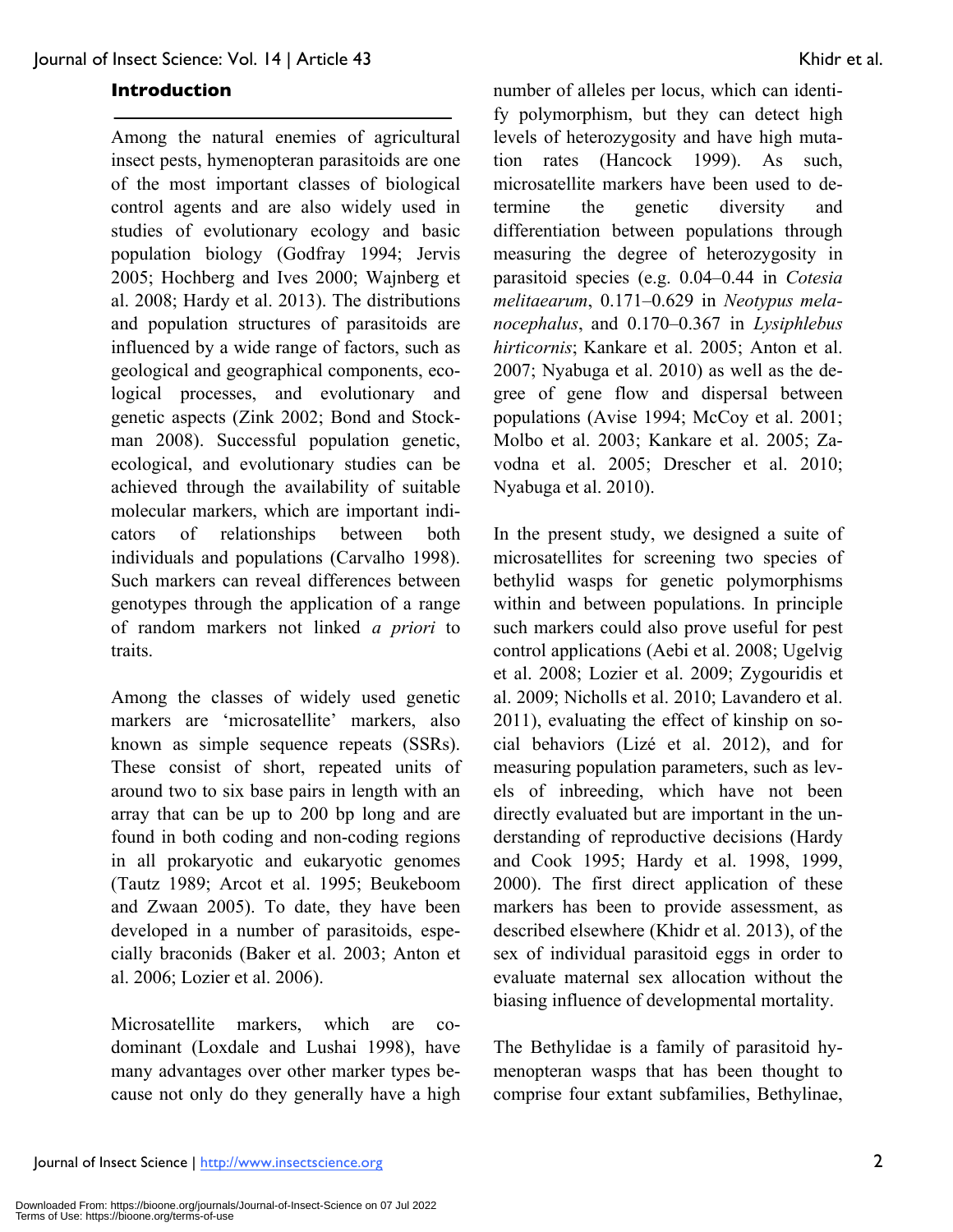Epyrinae, Pristocerinae, and Mestitiinae (Evans 1964), with over 2000 described species (Gordh and Móczár 1990). Recently, the higher level phylogeny of bethylids has been estimated using molecular data from 33 species, resulting in a split of the sub-family Mestitiinae into two separate sub-families, the Mestitiinae and the Cephalonomiini (Carr et al. 2010). Bethylid wasps attack almost exclusively the immature stages of coleopterans and lepidopterans, many of which are pests of important agricultural commodities such as coffee, coconut, sugarcane, apple, walnut, and almonds (Gordh 1982; Batchelor at al. 2005; Venkatesan et al. 2007; Zaviezo et al. 2007). In this study, we have focused on *Goniozus nephantidis* (Muesebeck) (Hymenoptera: Bethylidae), a parasitoid of the lepidopteran larvae of the coconut pest *Opisina arenosella*  Walker (Lepidoptera: Crytophasidae) in the Indian sub-continent, and *G. legneri* Gordh, a parasitoid of several New World lepidopteran pests of walnuts, pistachio nuts, almonds, and apples (Steffan et al. 2001; Garrido et al. 2005; Zaviezo et al. 2007).

Both G*. nephantidis* and *G. legneri* have each been used in biocontrol programs (Dharmaraju 1963; Legner and Silveira-Guido 1983; Gothilf and Mazor 1987; Lyla et al. 2006) and in a range of behavioral ecological studies (e.g., Hardy and Cook 1995; Goubault et al. 2006, 2007; Humphries et al. 2006; Bentley et al. 2009; Lizé et al. 2012). Their basic life histories are similar; both are gregarious idiobiont ectoparasitoids exhibiting sub-social behavior, such as maternal care and defense of the developing brood (Hardy and Blackburn 1991; Bentley et al. 2009), and appear to conform closely, but probably not exactly, to single foundress local mate competition (Hamilton 1967; Hardy and Cook 1995; Hardy et al. 1998, 1999, 2000). Males usually emerge before females and have sufficient

capacity to inseminate their sisters (Hardy et al. 1999, 2000), and, as with many other bethylids, the sex ratios of these species are generally female biased with a low degree of sex ratio variation between broods (subbinomial variance: Green et al. 1982; Hardy and Mayhew 1998; Hardy et al. 1998; Khidr et al. 2013).

## **Materials and methods**

## **Parasitoid origins and cultures**

The culture of *G. nephantidis* used in this study had been maintained in the laboratory for more than 20 years on the facultative host *Corcyra cephalonica* Stainton (Lepidoptera: Pyralidae), as described in Lizé et al. (2012). *Corcyra cephalonica* was also used as the facultative host for *G. legneri*. Three strains of *G. legneri* were used. One, termed strain 'U', was obtained from a commercial insectary in the USA and kept in our laboratory for more than eight years. The original material is believed to have been collected from southern Uruguay in 1978 (Gordh 1982; Gordh et al. 1983; Legner and Silveira-Guido 1983). Two further strains of *G. legneri* were brought to our laboratory in May 2009 from Santiago, Chile. One strain was collected directly from walnut trees and was termed 'C-field', and the other strain was termed 'C-lab', as it had been maintained in a Chilean insectary for several years following collection from a field site near Santiago (Zaviezo et al. 2007). All cultures were maintained in a constant environment room at 25–27°C, 12:12 L:D, and with high relative humidity maintained by an ambient temperature water bath.

## **Design and preparation of the primers**

Microsatellite-enriched genomic libraries were created essentially according to Kloda et al. (2004), with the final sequencing step performed using barcoded adaptors and a 1/16th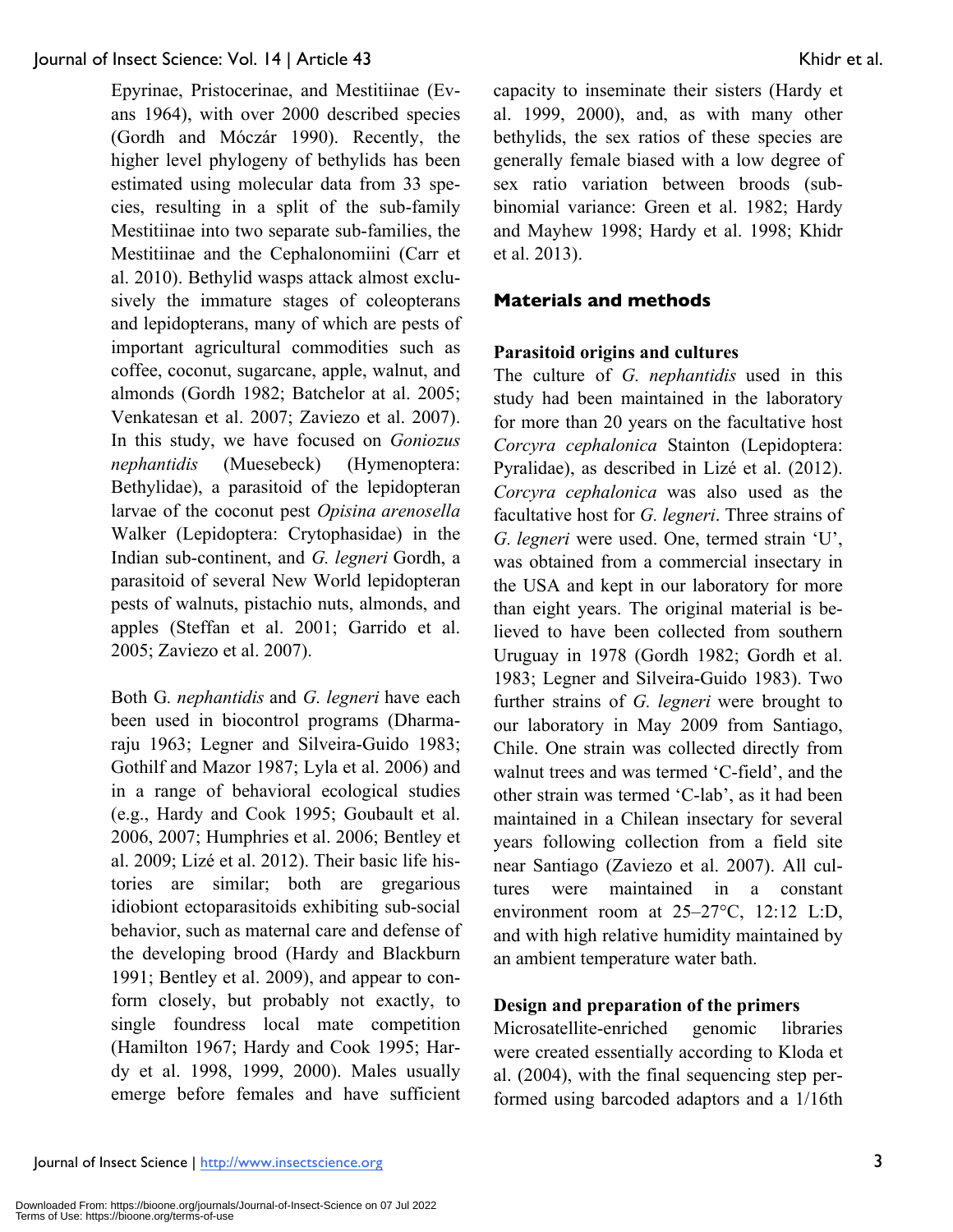run of non-titanium reagents Roche 454 pyrosequencing (as part of a mixture of 9 different libraries) (www.454.com). The generated Fasta files were separated *in silico* to identify the individual libraries, and those for *G. legneri* and *G. nephantidis* were searched for microsatellite motifs using the MISA.pl script (http://pgrk.ipk-gartersleben.de/ misa/misa.html). Primer pairs flanking the simple sequence repeats were designed either by Primer 3 (Rozen and Skaletsky 2000) and/or WebSat (Martins et al. 2009) for *G. legneri* (Table 1) and for *G. nephantidis* (Table 2). Primers were synthesized by Eurofins MWG Operon (www.operon.com) with a forward primer 5' extension consisting of the M13 sequence to allow fluorescent labeling of the final product through a three primer reaction (Schuelke 2000), and prepared to  $1000 \times$ concentration using Sigma-Aldrich (www.sigmaaldrich) molecular biology grade water (to create primer stocks of 200 pmol/µL). After vortexing and spinning, tubes were placed on ice for 30 min. Primers were kept in a freezer at -20°C, and to produce a  $10\times$  primer stock, 5µL of the  $1000\times$  stock was mixed with 495 µL sterile distilled water for both forward and reverse primers in separate tubes on ice. The third primer (M13;TGTAAAACGACGGCCAGT-3') was ordered from Sigma-Aldrich and labeled with dye D4 (blue; WellRed dyes).

## **DNA extraction**

A sample size of 85 adult individuals was used for capillary testing. Seventeen individuals of *G. nephantidis* were examined, plus a total of 68 individuals for the different strains of *G. legneri* (25 of 'U' strain, 22 of 'C-lab' strain, and 21 individuals of the 'C-field' strain). In addition, five pooled samples of 20 individuals were used for the annealing gradient test. Individual adult females or pooled adult samples were placed in 1.5 mL Eppendorf tubes (Sarstedt, www.sarstedt.com) and then immersed into liquid nitrogen and crushed using a mini pestle to start the extraction. Genomic DNA was then extracted either by using a GenElute plant Genomic kit (Sigma-Aldrich) or by following, with some modifications, methods given in Sambrook et al. (1989) and Vogler and Desalle (1993) before elution/re-suspension into 50-60 µL of sterile distilled water and storage at  $-20^{\circ}$ C.

## **Polymerase chain reaction (PCR)**

PCR reactions were performed in either a Thermo Hybaid Express PCR machine (www.thermohybaid.com) or in an ABI PCR 9700 Thermocycler machine (Applied Biosystems, Life Technologies, www.lifetechnologies.com). The Thermo Hybaid Express PCR was used for annealing gradient tests and run with a 15°C gradient by using a total volume of 20 µL for one reaction through mixing different components consisting of 2  $\mu$ L of 10× forward primer and 2  $\mu$ L of  $10\times$  reverse primer (2 pmol/ $\mu$ L final); 2  $\mu$ L of  $10\times$  PCR buffer; 0.16 µL of dNTP's (mixed dNTP 25 mM final concentration per nucleotide); 2 µL of DNA template (mixture of many individuals); 0.10 µL of *Taq* DNA polymerase (5 units/ $\mu$ L), and 11.7  $\mu$ L of sterile distilled water. Master mixes were prepared, where possible, to decrease the effects of pipetting error.

Thus, the optimal annealing temperatures for each of the primer pairs used were determined according to following program: an initial 3 minutes denaturation at 94°C, followed by 35 cycles of 1 minute at 94°C (denaturation), 1 minute at 50–65°C (annealing), and 72°C for 2 minutes (extension), with a final extension of 72°C for 10 minutes at the end of the program.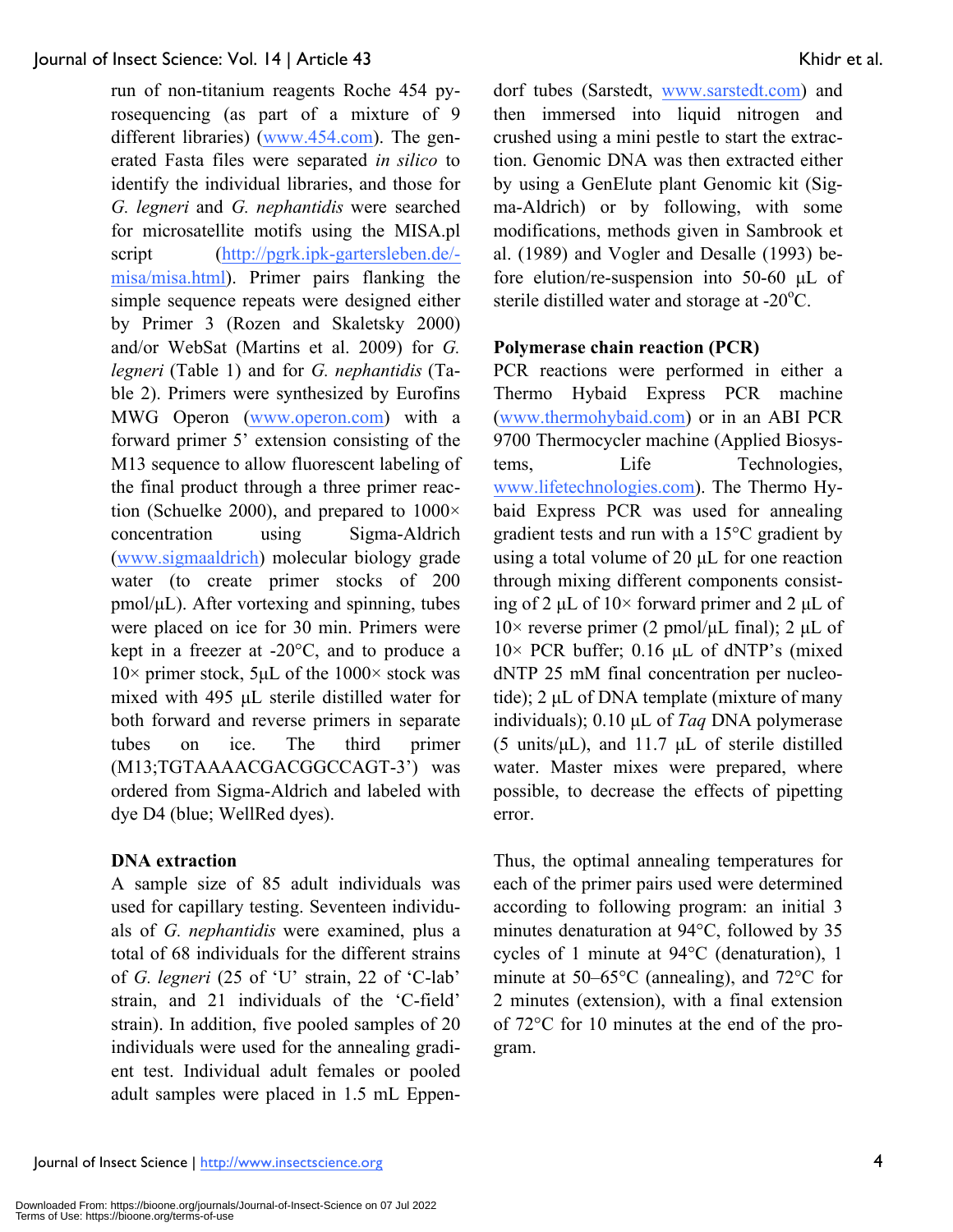For genotyping of individual samples amplified in the ABI PCR 9700 Thermocycler, the aforementioned program was used, but the determined optimum temperature for the annealing step was 60°C for the majority of the primers unless otherwise stated. PCR reactions consisted of 0.2  $\mu$ L of 10× forward primer and 2  $\mu$ L of  $10\times$  reverse primer (2) pmol/ $\mu$ L final), 2  $\mu$ L (10×) PCR buffer, 0.16 µL dNTP's (each in a 25 mM final concentration), ~ 0.05 µL M13 Blue *Taq* of 1000× (53.8 nM concentration), 2 µL of individual genomic DNA (~ 5 ng/µL), 0.10 *Taq* DNA polymerase (5 units/µL), and 13.5 µL sterile distilled water. Thus, a fluorescently-labeled M13 tail sequence was added to the 5'-end of the forward primer (Schuelke 2000) to be used for capillary sequencing.

#### **Agarose gel electrophoresis**

Samples to be loaded onto the gel were mixed with  $6 \times$  gel loading blue buffer (Promega, www.promega.com) in the ratio of one part sample to one part loading buffer. Loading buffer was added to each well of the plates from the PCR machine and was spun briefly. Thereafter 10 µL from each well was loaded onto a submerged gel that consisted of 2% agarose (molecular grade, Bioline, www.bioline.com) prepared in 0.5× TBE (Tris-Borate-EDTA, pH 8.0) buffer, followed by addition of 2 µL of ethidium bromide stock before pouring (10 mg/mL stock; Promega). Each primer pair reaction was loaded onto one row of the gel (each primer pair having 12 reactions across a 15°C annealing gradient). Alongside, an appropriate size marker (5 µL of 2-log DNA ladder; New England Biolabs, www.neb.com) was loaded in the first lane of each primer pair, and the gel was run at 90 V for approximately 1 hour. Following electrophoresis, bands were visualized and photographed under UV-light in a Bio-Rad Gel Doc 2000 gel box (www.bio-rad.com).

Quantification test of DNA templates and *Goniozus* individuals' DNA extractions were carried out by comparison with known uncut lambda DNA (BioLabs) (50 ng/µL) loaded in the amounts of 10  $\mu$ L, 5  $\mu$ L, 2.5  $\mu$ L, and 1.5 µL to provide a fluorescence comparison with the unknown samples. The 1% agarose gel was run at 90 V for 75 min, then different individuals of both species were quantified and tested for DNA integrity by ensuring that genomic samples largely ran at limiting mobility. Good quality samples were used as DNA templates.

## **Capillary sequencing: Preparing fragment samples for analysis**

The CEQ 8000 Fragment Analysis Software Version 8 (Beckman Coulter, www.beckmancoulter.com) was used to measure and analyze the PCR product fragment sizes. For the preparation of the sample in half-reactions, for each row of eight samples, 215 µL of SLS (sample loading solution) was added to 2 µL of SS 400 (standard size) mixed by vortexing and spun briefly. 27 µL of this mixture was then added to each well in the row, and 2 µL of multiplexed PCR product was later added. The mixture in each well was overlaid immediately with a drop of mineral oil and placed in the CEQ machine. Later, cluster analysis between different populations of *G. legneri* was performed using the Multi-Variate Statistical Package version 3.2 (MVSP; Kovach Computing Services, www.kovcomp.co.uk).

## **Results**

## **Primer design in the Microsatellite library**

A genomic library consisting of 273 sequences containing microsatellite motifs was screened to design primers for *G. legneri*. Twenty-four of these sequences were consid-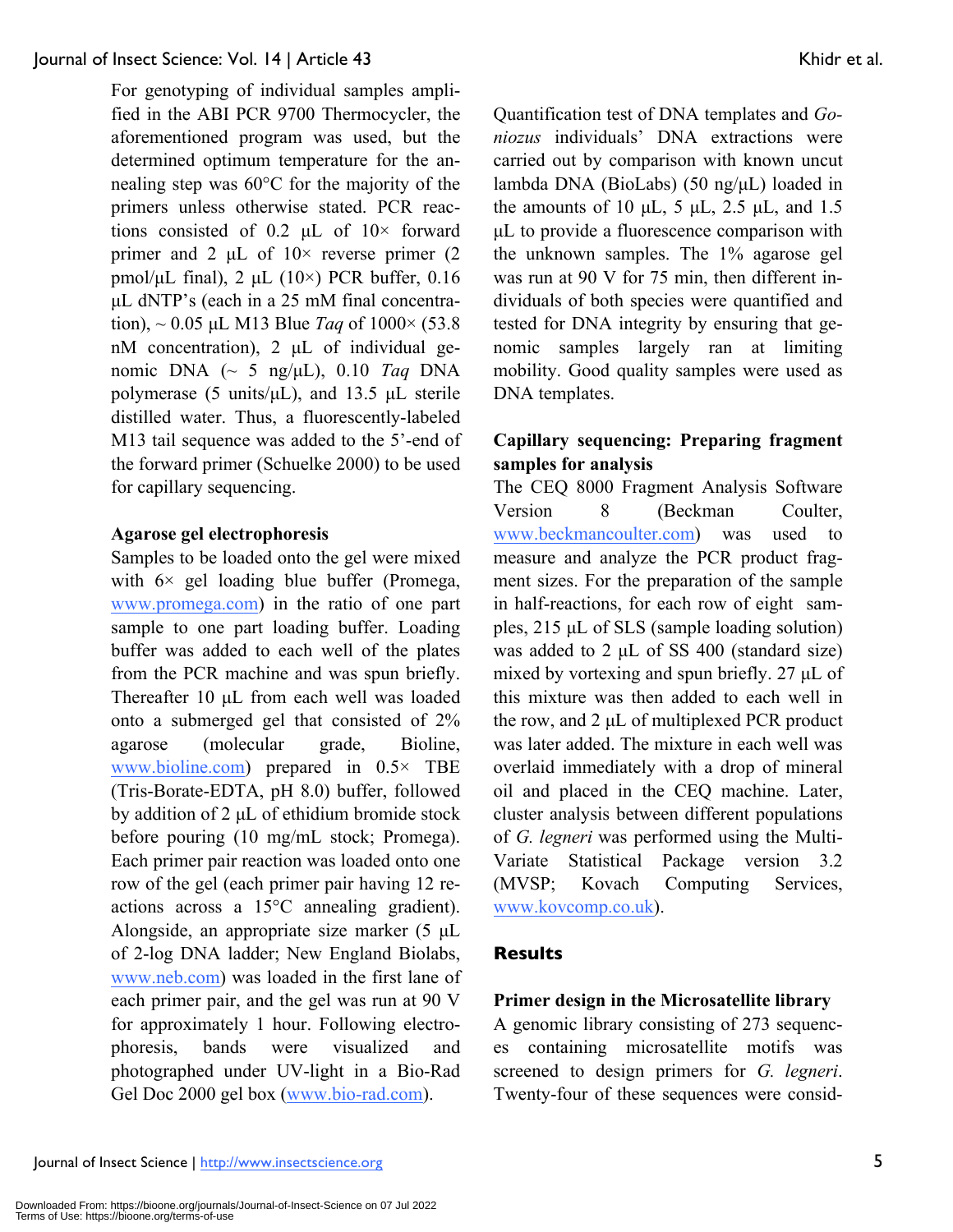

ered to be clearly unique sequences with adequate flanking sequence length to design primer pairs flanking the repeat unit. The dinucleotide (GA)n repeat was the predominant marker, followed by (AG)n and (TC)n, while the tri- and tetra-nucleotide microsatellites were frequently present as compound microsatellites. In *G. nephantidis*, there were 3356 microsatellites, of which 12 were chosen to design primers for the investigation of polymorphism within the population.

## **Annealing gradient tests**

PCR analysis was performed to optimize annealing gradients for the 12 new *G. nephantidis* primer pairs and 24 primer pairs for *G. legneri* strains. Occasionally a number of primer pairs were designed to the same microsatellite repeat sequence to increase the probability of successful amplification. The process was repeated several times to test the reliability of the new primers. Representative results of the annealing electrophoresis gels for *G. legneri* primers are shown in Figure 1, with the left hand column showing the 2-log DNA ladder (New England Biolabs).

Primers displaying clear bands in annealing tests were selected for PCR amplification and polymorphism testing. In addition, the best annealing temperature for each primer was recorded in order for it to be used for the PCR. According to the results of the annealing tests, the best temperature for all *G. nephantidis*  primers was 60°C, except for primer GnSSR11 at 56°C. No amplification was observed for primers GnSSR1, 2, 3, 4, and 10 in the test. In *G. legneri,* the optimum temperatures were 54°C, 56°C, and 58°C for primers GlSSR 14, 5, and 22, respectively. The remainder of the primer pairs had optimal annealing temperatures close to 60°C, allowing simultaneous amplification in the same thermoblock. The following primers were excluded from further work: GlSSR1, 4, 6, 10, 19\*b, 20\*, 21\*, 22\*, and 23.

## **DNA quality test**

DNA quality tests were conducted for *Goniozus* that were to be used as a template, and samples were diluted for annealing tests. However, DNA preparations from individual wasps for use in PCR did not usually need dilution because concentrations were generally at or below 10 ng/µL.

## **Second round of PCR runs**

Primers chosen in the annealing test were amplified on the ABI PCR machine at different temperatures according to their annealing test optima. The gel electrophoresis results were visualized using UV light. Some primers were rejected before capillary testing due to lack of amplification in an annealing test or, if they amplified, not displaying clear/discrete single bands on the gel. PCR products of primers 7 and 8 amplified from *G. legneri* are shown in Figure 2.

## **Capillary sequencing**

The results of the capillary fragment analysis were processed using the CEQ 8000 DNA sequencer to determine amplified product size. Neither *G. nephantidis* nor *G. legneri* were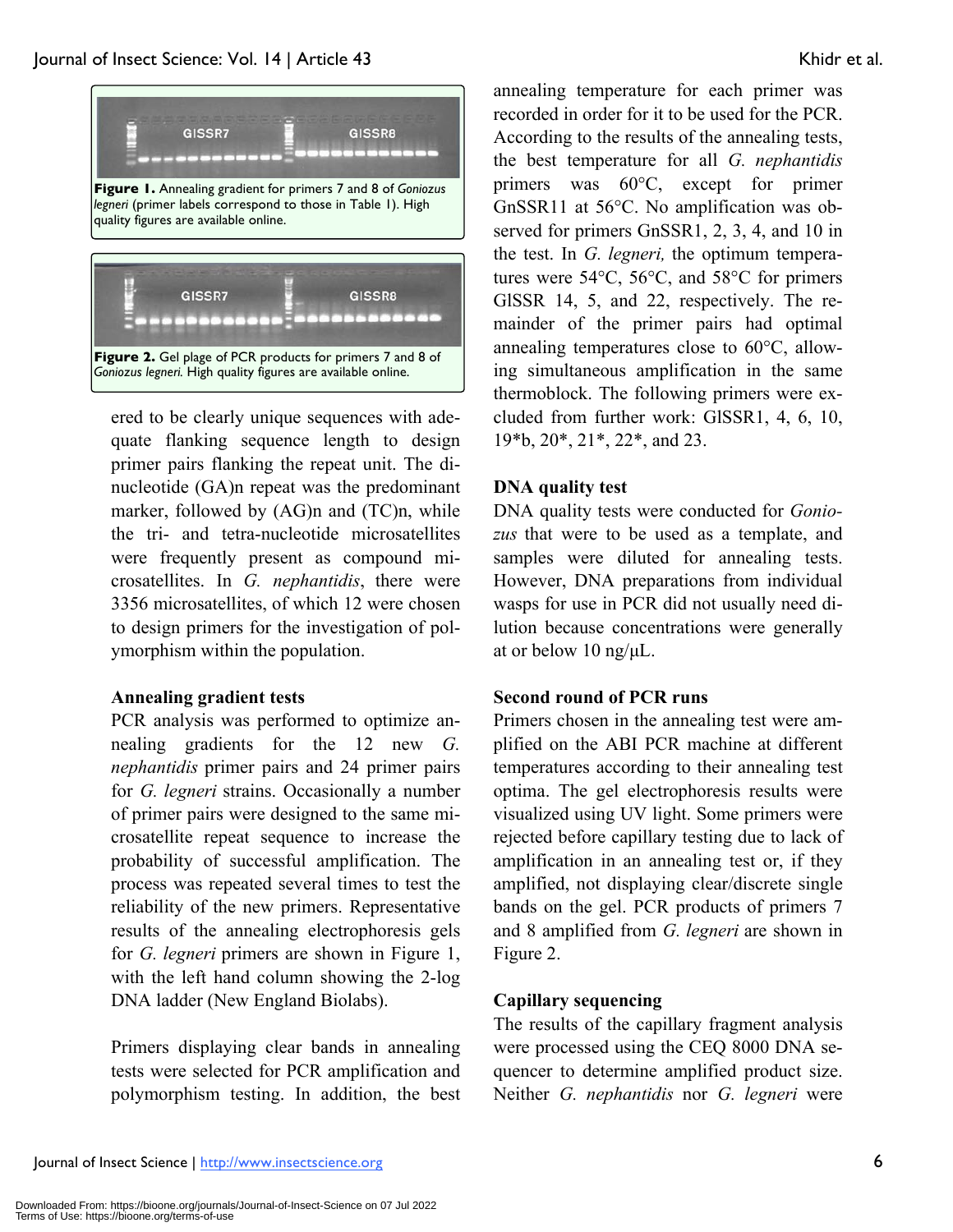

polymorphic within strains. Nonetheless, there were six primers that showed clear inter-strain polymorphism in *G. legneri* (Table 3). For instance, primer GlSSR7 showed a large size difference between strains, while U-strain was 137 bp and both Chilean populations were 153 bp. Furthermore, primer GlSSR5 showed a different size allele at 228 bp for both U and C-lab strains, with 224 bp for the C-field strain (Figure 3). Dendrogram analysis based on the overall microsatellite alleles patterns showed clear differences between populations from the two different geographical locations, Uruguay and Chile, as well as differentiation within the two strains collected in Chile (Clab and C-field). However, both strains were





more closely related to each other than either was to the Uruguay strain (Figure 4).

## **Discussion**

The main aim of this study was to develop molecular markers for bethylid wasps so that these markers could subsequently be utilized in evolutionary ecology as well as in applied agricultural research. In general, the percentage of amplified loci decreases with increasing genetic distance between the species tested, making such markers most suitable for closely-related species, such as congeners (Hancock and Simon 2005; Barbara et al. 2007). Since there are well over 100 described species of *Goniozus* (Gordh and Móczár 1990), such markers have considerable potential in many diverse studies, both pure and applied, on this genus of parasitoids.

The molecular data from this study reveal a lack of variation within strains of both *G. nephantidis* and *G*. *legneri*. Potential reasons for this include a loss of genetic diversity during laboratory maintenance (e.g., due to relatively small populations in culture, occasional population crashes, and the exposure of deleterious recessive genes in haploid males) (Unruh et al. 1984; Shields 1993; Cook 1993;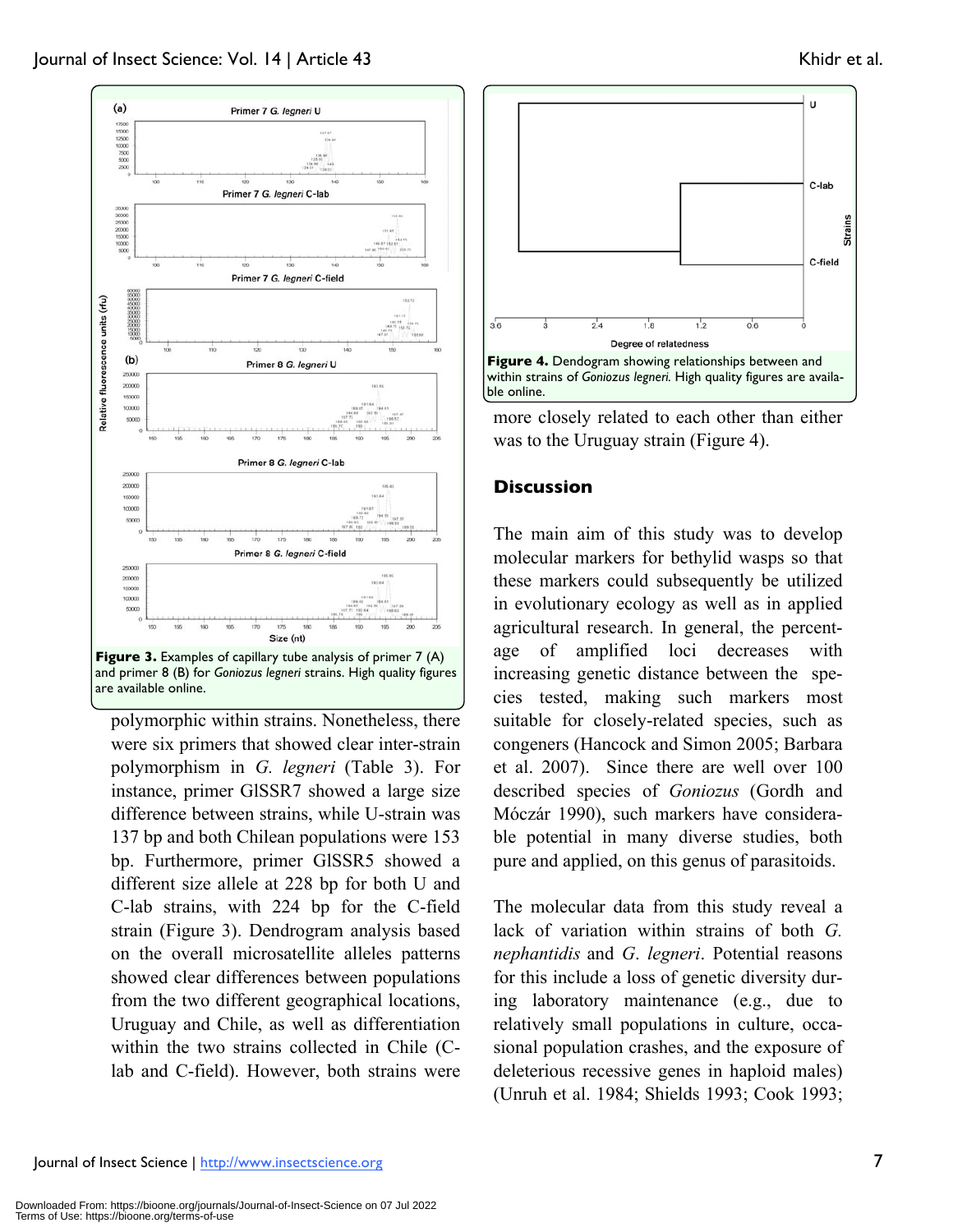Henter 2003). However, this explanation would most likely apply to *G. nephantidis* and the U-strain of *G. legneri*, as these have been maintained in culture for many more years than the strains of *G. legneri* from Chile (Clab and C-field). The fact that polymorphisms were not found within the much more recently collected Chilean strains suggests that lack of variation is not a result of genetic drift due to small population and time-in-culture effects. A more probable explanation is that there is limited genetic variation within each of the populations from which field collections were made. Genetic homozygosity can result from inbreeding because close relatives mate more frequently than expected by chance given the overall size of the population (Henter 2003; Elias et al. 2010; Mazzi et al. 2011), and both species of *Goniozus* are known to exhibit high levels of pre-dispersal sibling mating in the laboratory (Hardy et al. 1999, 2000) and have sex ratios that largely conform to theoretical expectations under such 'local mate competition' (Gordh et al. 1983; Hardy and Cook 1995; Hardy et al. 1998; Khidr et al. 2013). It is further known that *G. nephantidis* does not exhibit inbreeding depression in terms of effects on developmental mortality or sex ratio control (Cook 1993). Nonetheless, to date the post-dispersal mating behavior of these two species has not been directly evaluated, although the natural mating systems of these wasps are likely to have a large effect on the evolution of their sex ratios (Hardy 1994; Hardy and Cook 1995; Hardy and Mayhew 1998; Hardy et al. 1998). The lack of withinstrain genetic polymorphism that was observed provides a degree of evidence that sibling-mating is the predominant feature of the natural mating system of both *Goniozus*  species.

For *G. legneri* strains collected within the same geographical region of Chile, C-lab and C-field, an allelic difference was observed with just one primer of the six amplified. This could relate to the fact that the field strain was collected from carob moth larvae (*Ectomyelois ceratoniae* Zeller (Lepidoptera: Pyralidae)) feeding on walnuts, while the laboratory strain was derived from a mixture of individuals collected from both carob moth on walnuts and codling moth larvae *(Cydia pomonella* L. (Lepidoptera: Tortricidae)) feeding on apples (Zaviezo et al. 2007; T. Zaviezo personal observation, I. Hardy personal observation). Genetic diversity in several other parasitoid species has been found to be associated with host and host plant species (e.g., Kavallieratos et al. 2004; Stireman et al. 2006).

Six of the primer pairs tested showed clear microsatellite polymorphisms between *G. legneri* strains (U and C-field). Genetic differences between these strains could arise due to differences in the species of insect host or host plant they were collected from (see above) and also to geographical differences (Menken 1981; Ruiz-Montoya et al. 2003; Stireman et al. 2006; Pannebakker et al. 2008; Phillips et al. 2008; Lozier et al. 2009; Lavandero et al. 2011). Various biological traits and genetic diversity might associate with populations from different geographic localities due to geographic isolation, influenced by different climatic effects and thus different selection pressures (Diehl and Bush 1984; Hopper et al. 1993; Thompson 1994; Goodisman et al. 2001; Hufbauer et al. 2004).

Establishing that there is genetic polymorphism within parasitoid species opens up a number of possibilities for the use of these markers. For instance, molecular markers have been used to show that the host searching behavior of different *Agathis* sp. n. populations was not affected by geographical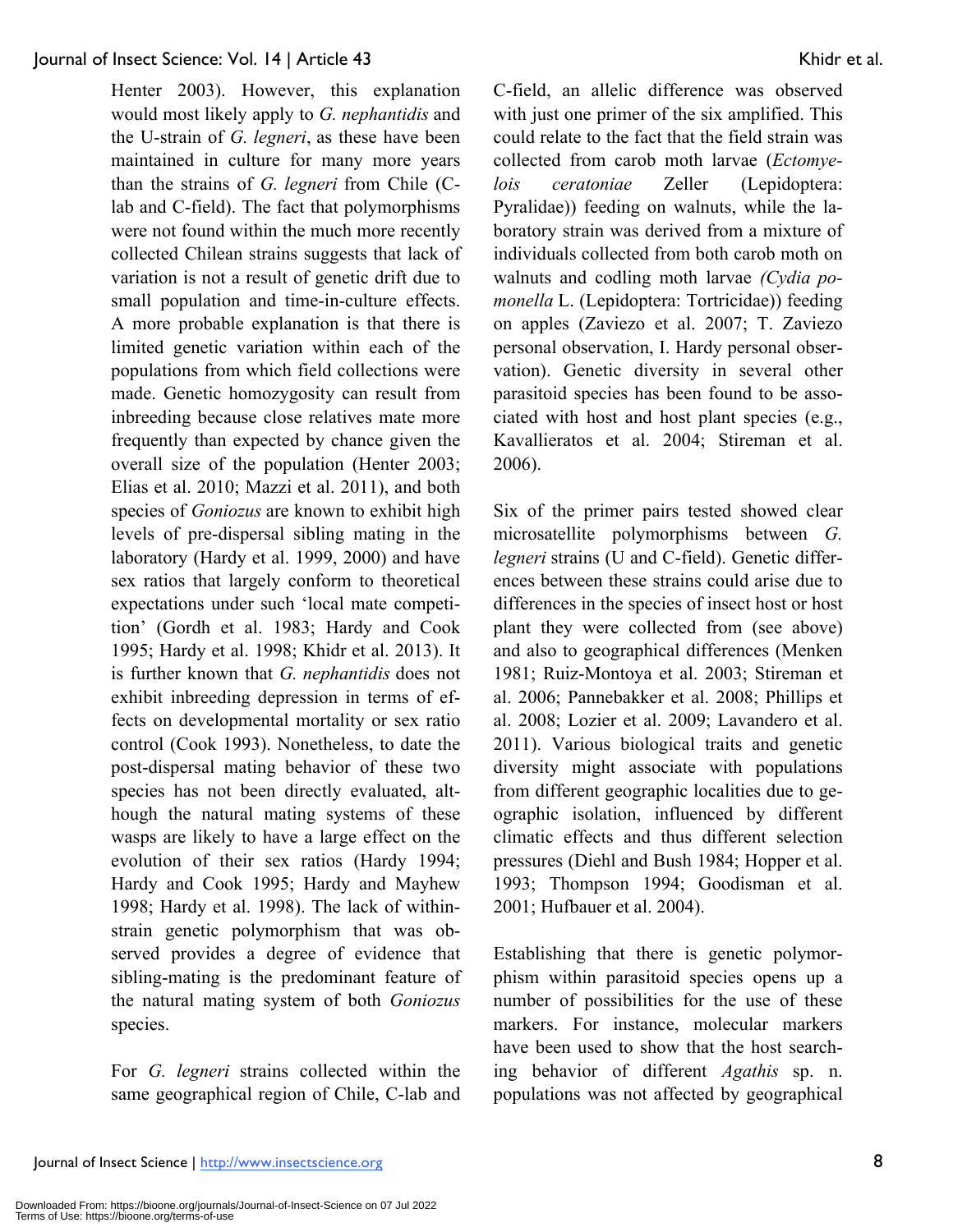structure and they have the ability to disperse for long distances (Althoff and Thompson 2001), and reciprocal crossing of two geographically and host-species distinct strains of *Aphelinus albipodus* showed reproductive compatibility and no reduction in fecundity (Wu et al. 2004). Furthermore, genetic relatedness is a crucial factor in the evolution of social behaviors between individuals (Hamilton 1964a, b; Mateo 2004; Lizé et al. 2006; Gardner and West 2007), and relatedness between insects can be usefully assessed using microsatellite markers (Buczkowski et al. 2004; Trindl et al. 2004; Jaquiery et al. 2005; Drescher et al. 2010), leading to key insights into behaviors such as kin-based altruism and aggression assays (Giraud et al. 2002; Tsutsui et al. 2003; Drescher et al. 2010; El-Showk et al. 2010). In our own study system, the development of microsatellite markers provides useful support for empirical work on kin recognition mechanisms (Lizé et al. 2012), as they confirm the assumption that females from different strains of *G. legneri* derive from populations with different genetic backgrounds, and thus are not as closely related as are females from within the same strain. In general, genetic recognition cues will usually associate with the level of polymorphism (Ratnieks 1991; Buczkowski et al. 2004), and the degree of aggressive behavior between encountered individuals is attuned to the level of genetic diversity recognition loci (Giraud et al. 2002; Drescher et al. 2010).

Microsatellite markers have also been used in studies of hymenopteran sex ratios to identify the sex of eggs (Ratnieks and Keller 1998; Abe et al. 2009). Assessment of the primary sex ratios of the parasitoid *Melittobia australica* showed that sex allocation is under precise control with the sexes produced in a regular sequence throughout the period of oviposition (Abe et al. 2009). The microsatellites developed in the present study have also been directly applied to the molecular-genetic detection of haploid (male) and diploid (female) eggs in *G. legneri* (Khidr et al. 2013). This provides an evaluation of primary sex ratios that is unbiased by developmental mortality (a longstanding obstacle in sex allocation research on many species, e.g., Fiala 1980; Hardy and Cook 1995; Hardy et al. 1998; Krackow and Neuhäuser 2008; Abe et al. 2009). The consistent between-strain polymorphisms (U and C-field) and cross-mated mothers were utilized, such that haploid and diploid eggs had different marker compositions. This work showed, for instance, that relationships between sex ratio and group size can be obscured by developmental mortality when the sex of eggs is not assessed directly, and also that male and female eggs may tend to be laid in spatial separation (Khidr et al. 2013).

In conclusion, the *G. nephantidis* laboratory culture evaluated was found not to be polymorphic in terms of the 12 microsatellite markers presently developed. This likely reflects the limited genetic variability within this population but may be due to a prolonged period in laboratory culture. For *G. legneri*, no polymorphisms were found within strains using the 23 designed markers. As some strains were recently collected from the field, this finding suggests natural genetic variation is locally limited. However, there were six primers that showed clear between-strain marker polymorphism in *G. legneri*. Six markers differed between strains collected recently in Chile and strains believed to originate from Uruguay several decades ago, while the two Chilean strains differed in only one microsatellite marker.

These markers have already proved useful for experimental work on kin recognition mecha-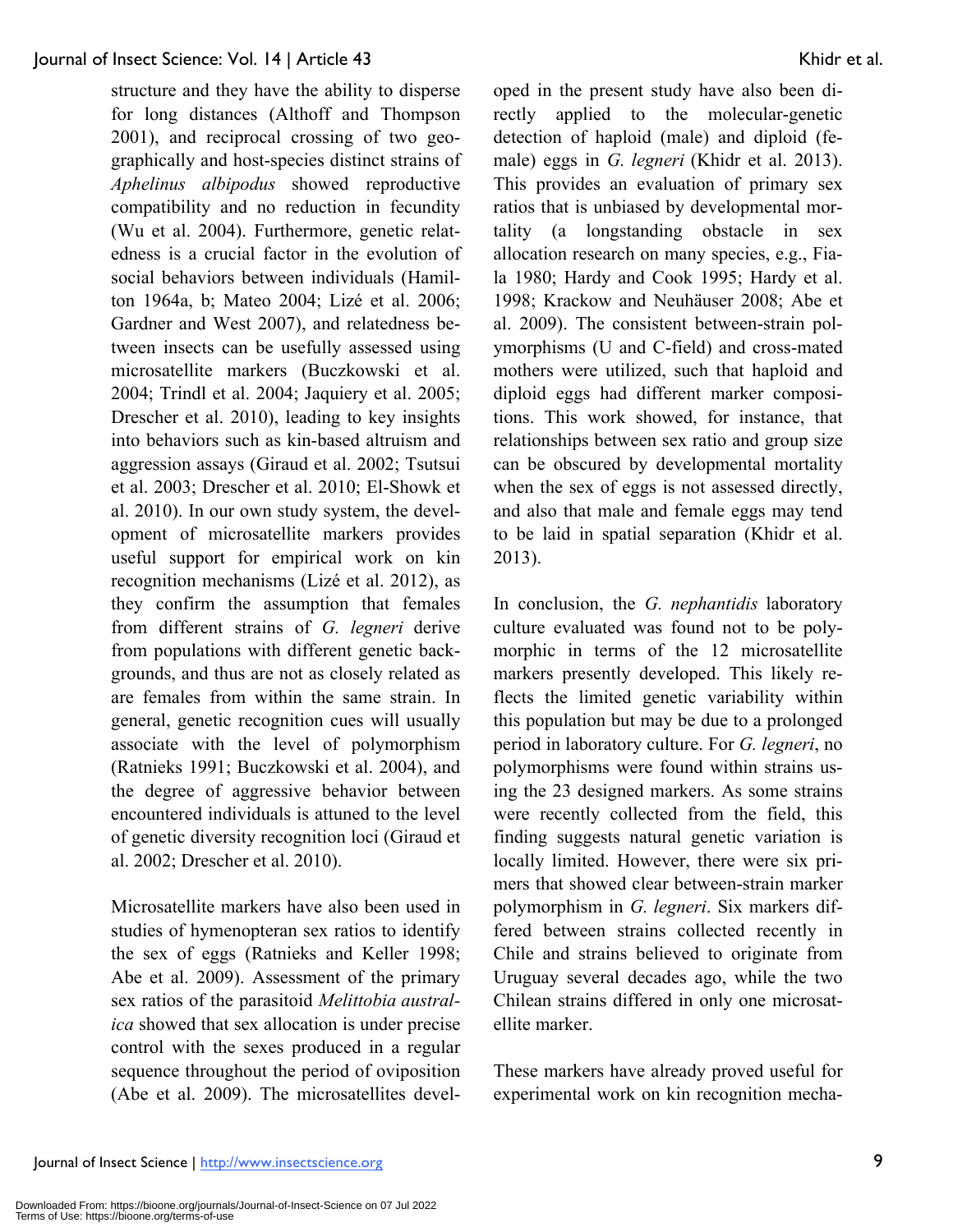nisms, as they show that females from different strains genuinely derive from populations with a different genetic background, and also for studies on sex allocation strategies, as consistent between strain polymorphisms allow the molecular-genetic detection of haploid (male) and diploid (female) eggs of crossmated mothers.

## **Acknowledgements**

We thank Yoanna Nabalón for help with field collections, Nariman Ahmad for molecular help, and Julietta Marquez and Alda Romero for assistance with insect rearing. This work was supported by Santander Bank, who provided funds for I. C. W. Hardy to travel to Chile for field collections, and by an Iraqi government Ph.D. studentship awarded to S. K. Khidr.

## **References**

Abe J, Kamimura Y, Shimada M, West SA. 2009. Extremely female-biased primary sex ratio and precisely constant male production in a parasitoid wasp *Melittobia*. *Animal Behaviour* 78: 515-523.

Aebi A, Shani T, Hansson C, Contreras-Garduno J, Mansion G, Benrey B. 2008. The potential of native parasitoids for the control of Mexican bean beetles: A genetic and ecological approach. *Biological Control* 47: 289-297.

Althoff DM, Thompson JN. 2001. Geographic structure in the searching behavior of a specialist parasitoid: combining molecular and behavioral approaches. *Journal of Evolutionary Biology* 14: 406-417.

Anton C, Settele J, Durka W. 2006. Nine polymorphic microsatellite loci for the

parasitic wasp *Neotypus melanocephalus*  (Hymenoptera: Ichneumonidae). *Molecular Ecology Notes* 6: 399-401.

Anton C, Zeisset I, Musche M, Durka W, Boomsma JJ, Settele J. 2007. Population structure of a large blue butterfly and its specialist parasitoid in a fragmented landscape. *Molecular Ecology* 16: 3828-3838.

Arcot SS, Wang Z, Weber JL, Deininger PL, Batzer MA. 1995. Alu repeats: a source for the genesis of primate microsatellites. *Genomics* 29: 136-144.

Avise JC. 1994. *Molecular Markers, Natural History and Evolution*. Chapman & Hall.

Baker DA, Loxdale HD, Edwards OR. 2003. Genetic variation and founder effects in the parasitoid wasp, *Diaeretiella rapae*  (M'intosh) (Hymenoptera: Braconidae: Aphidiidae), affecting its potential as a biological control agent. *Molecular Ecology*  12: 3303-3311.

Barbara T, Palma-Silva C, Paggi GM, Bered F, Fay MF, Lexer C. 2007. Cross-species transfer of nuclear microsatellite markers: potential and limitations. *Molecular Ecology*  16: 3759-3767.

Batchelor TP, Hardy ICW, Barrera JF, Pérez-Lachaud G. 2005. Insect gladiators II: Competitive interactions within and between bethylid parasitoid species of the coffee berry borer, *Hypothenemus hampei* (Coleoptera: Scolytidae). *Biological Control* 33: 194-202.

Bentley T, Hull TT, Hardy ICW, Goubault M. 2009. The elusive paradox: owner-intruder roles, strategies and outcomes in parasitoid contests. *Behavioral Ecology* 20: 296-304.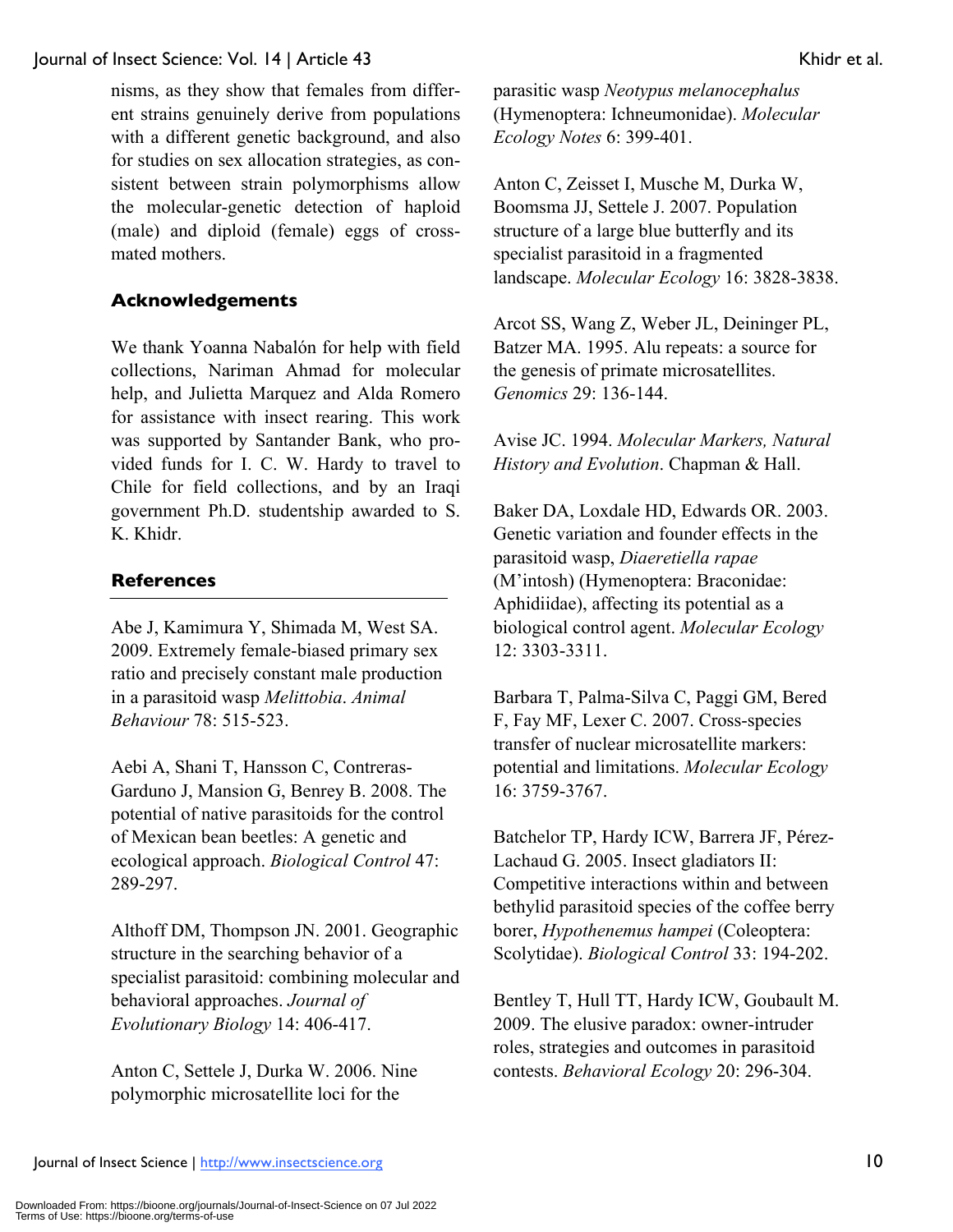Beukeboom LW, Zwaan BJ. 2005. Genetics. In: Jervis MA, Editor. *Insects as Natural Enemies: a Practical Perspective*. pp 167-218. Springer.

Bond J, Stockman A. 2008. An integrative method for delimiting cohesion species: finding the population-species interface in a group of Californian trapdoor spiders with extreme genetic divergence and geographic structuring. *Systematic Biology* 57: 628-646.

Buczkowski G, Vargo EL, Silverman J. 2004. The diminutive supercolony: the Argentine ants of the southeastern United States. *Molecular Ecology* 13: 2235-2242.

Carr M, Peter J, Young W, Mayhew PJ. 2010. Phylogeny of bethylid wasps (Hymenoptera: Bethylidae) inferred from 28S and 16S rRNA genes. *Insect Systematics and Evolution*  41:55-73.

Carvalho GR. 1998. *Advances in Molecular Ecology*. IOS Press..

Cook JM 1993. Experimental test of sex determination in *Goniozus nephantidis*. *Heredity* 71: 130-137.

Dharmaraju E. 1963. Biological control of coconut leaf caterpillar (*Nephantis serinopa*  Meyrick) in Ceylon. *Bulletin of the Coconut Research Institute Ceylon* 21: 1-46.

Diehl SR, Bush GL. 1984. An evolutionary and applied perspective of insect biotypes. *Annual Review of Entomology* 29: 471-483.

Drescher J, Büthgen N, Schmitt T, Bühler J, Feldhaar H. 2010. Societies drifting apart? Behavioural, genetic and chemical differentiation between supercolonies in the yellow crazy ant *Anoplolepis gracilipes*. *PLoS*  *One* 5(10): e13581. doi:10.1371/journal.pone.0013581

Elias J, Dorn S, Mazzi D. 2010. No evidence for increased extinction proneness with decreasing effective population size in a parasitoid with complementary sex determination and fertile diploid males. *BMC Evolutionary Biology* 10: 366.

EL-Showk S, Zweden JS van, d'Ettorre P, Sundström L. 2010. Are you my mother? Kin recognition in the ant *Formica fusca*. *Journal of Evolutionary Biology* 23: 397-406.

Evans HE. 1964. A synopsis of the American Bethylidae (Hymenoptera: Aculeata*). Bulletin of the Museum of Comparative Zoology*. 132: 1-122.

Fiala KL. 1980. On estimating the primary sex ratio from incomplete data. *American Naturalist* 115: 442-444.

Gardner A, West SA. 2007. Social evolution: the decline and fall of genetic kin recognition. *Current Biology* 17: R810-R812.

Garrido S, Cichón L, Fernádez D, Azevedo C. 2005. Primera cita de la especie *Goniozus legneri* (Hymenoptera: Bethylidae) en el Alto Valle de Río Negro, Patagonia Argentina. *Revista del la Societad de Entomología de Argentina* 64: 14-16.

Giraud T, Pedersen JS, Keller L. 2002. Evolution of supercolonies: the Argentine ants of southern Europe. *Proceedings of the National Academy of Sciences USA* 99: 6075- 6079.

Godfray HCJ. 1994. *Parasitoids: Behavioral and Evolutionary Ecology*. Princeton University Press.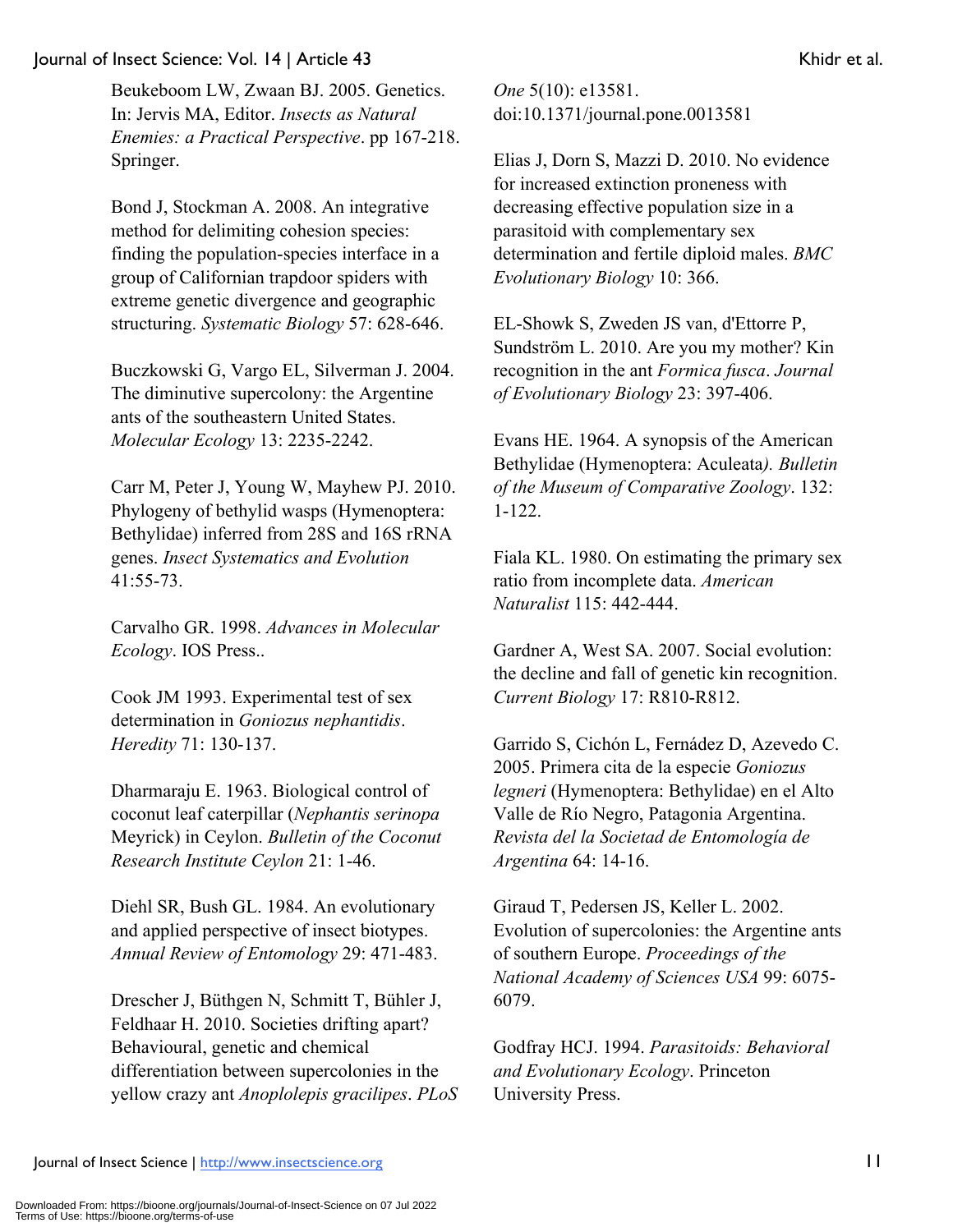Goodisman MA, Matthews RW, Crozier RH. 2001. Hierarchical genetic structure of the introduced wasp *Vespula germanica* in Australia. *Molecular Ecology* 10: 1423-1432.

Gordh G 1982. A new species of *Goniozus* (Hymenoptera: Bethylidae) imported into California for the biological control of the navel orangeworm (Lepidoptera: Pyralidae). *Entomological News* 93: 136-138.

Gordh G, Móczár L. 1990. A Catalog of the world Bethylidae (Hymenoptera: Aculeata). *Memoirs of the American Entomological Institute* 46: 1-364.

Gordh G, Woolley JB, Medeved RA. 1983. Biological studies on *Goniozus legneri* Gordh (Hymenoptera: Bethylidae), primary external parasite of the navel orangeworm *Amyelois transitella* and pink bollworm *Pectinophora gossypiella* (Lepidoptera: Pyralidae, Gelechiidae). *Contributions of the American Entomological Institute* 20: 433-468.

Gothilf S, Mazor M. 1987. Release and recovery of imported parasites of the carob moth, *Spectorbates ceratonia* (Lepidoptera: Pyralidae) in Israel. *Israel Journal of Entomology* 21: 19-23.

Goubault M, Batchelor TP, Linforth RST, Taylor AJ, Hardy ICW. 2006. Volatile emission by contest losers revealed by realtime chemical analysis. *Proceedings of the Royal of Society of London B* 273: 2853-2859.

Goubault M, Mack AFS, Hardy ICW. 2007. Encountering competitors reduces clutch size and increases offspring size in a parasitoid with female-female fighting. *Proceedings of the Royal of Society of London B* 274: 2571- 2577.

Green RF, Gordh G, Hawkins BA. 1982. Precise sex ratios in highly inbred parasitic wasps. *American Naturalist* 120: 653-665.

Hamilton WD. 1964a. The genetic evolution of social behaviour. II. *Journal of Theoretical Biology* 7: 17-52.

Hamilton WD. 1964b. The genetic evolution of social behaviour. I. *Journal of Theoretical Biology* 7: 1-16.

Hamilton WD. 1967. Extraordinary sex ratios. *Science* 156: 477-488.

Hancock JM 1999. Microsatellites and other simple sequences: genomic context and mutational mechanisms. In: Goldstein DB, Schlotterer C, Editors. *Microsatellites Evolution and Applications*. pp. 1-9. Oxford University Press.

Hancock JM, Simon M. 2005. Simple sequence repeats in proteins and their significance for network evolution. *Genetics*  345: 113-118.

Hardy ICW. 1994. Sex ratio and mating structure in the parasitoid Hymenoptera. *Oikos* 69: 3-20.

Hardy ICW, Blackburn TM. 1991. Brood guarding in a bethylid wasp. *Ecological Entomology* 16: 55-62.

Hardy ICW, Cook JM. 1995. Brood sex ratio variance, developmental mortality and virginity in gregarious parasitoid wasp. *Oecologia* 103: 162-169.

Hardy ICW, Dijkstra LJ, Gillis JEM, Luft PA. 1998. Patterns of sex ratio, virginity and developmental mortality in gregarious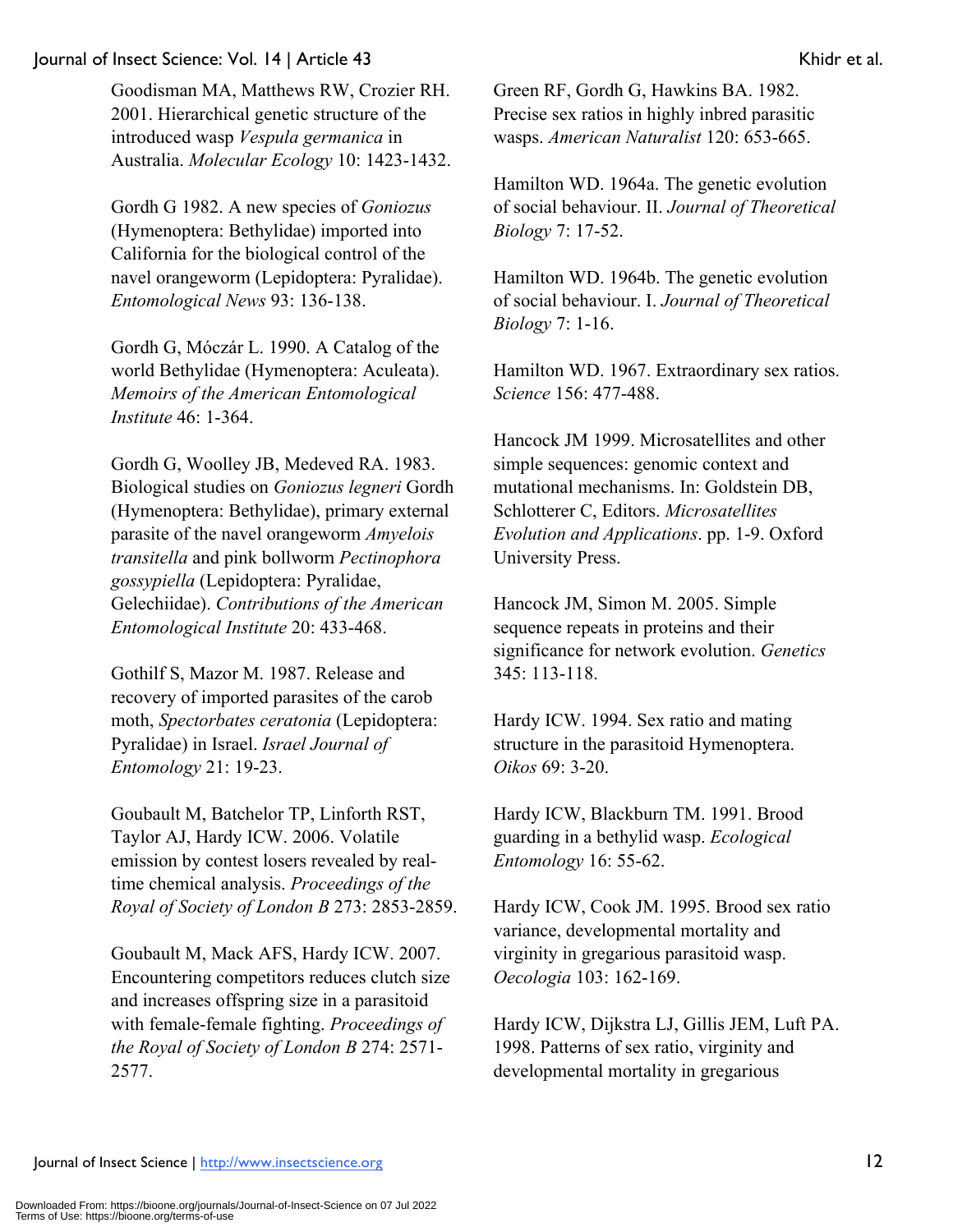parasitoids. *Biological Journal of the Linnean Society* 64: 239-270.

Hardy ICW, Goubault M, Batchelor TP. 2013. Hymenopteran contests and agonistic behaviour. In: Hardy ICW, Briffa M, Editors. *Animal Contests*. pp 147-177. Cambridge University Press.

Hardy ICW, Mayhew PJ. 1998. Sex ratio, sexual dimorphism and mating structure in bethylid wasps. *Behavioral Ecology and Sociobiology* 42: 383-395.

Hardy ICW, Pedersen JB, Sejr MK, Linderoth UH. 1999. Local mating, dispersal and sex ratio in a gregarious parasitoid wasp. *Ethology* 105: 57-72.

Hardy ICW, Stokkebo S, Bønløkke-Pedersen J, Sejr MK. 2000. Insemination capacity and dispersal in relation to sex allocation decisions in *Goniozus legneri* (Hymenoptera: Bethylidae): why are there more males in larger broods? *Ethology* 106: 1021-1032.

Henter HJ. 2003. Inbreeding depression and haplodiploidy: experimental measures in a parasitoid and comparisons across diploid and haplodiploid insect taxa. *Evolution* 57: 1793- 1803.

Hochberg ME, Ives AR. 2000. *Parasitoid Population Biology*. Princeton University Press.

Hopper KR, Roush RT, Powell W. 1993. Management of genetics of biological control introductions. *Annual Review of Entomology*  38: 27-51.

Hufbauer RA, Bogdanowicz SM, Harrison RG. 2004. The population genetics of a biological control introduction: mitochondrial

DNA and microsatellite variation in native and introduced populations of *Aphidus ervi*, a parasitoid wasp. *Molecular Ecology* 13: 337- 348.

Humphries EL, Hebblethwaite AJ, Batchelor TP, Hardy ICW. 2006. The importance of valuing resources: host weight and contender age as determinants of parasitoid wasp contest outcomes. *Animal Behaviour* 72: 891-898.

Jaquiery J, Vogel V, Keller L. 2005. Multilevel genetic analyses of two European supercolonies of the Argentine ant, *Linepithema humile*. *Molecular Ecology* 14: 589-598.

Jervis MA. 2005. *Insects as Natural Enemies: a Practical Perspective*. Springer.

Kankare M, van Nouhuys S, Hanski I. 2005. Genetic divergence among host-specific cryptic species in *Cotesaia melitaearum*  aggregate (Hymenoptera: Braconidae), parasitoids of checkerspot butterflies. *Annals of the Entomological Society of America* 98: 382-394.

Kavallieratos NG, Tomanović Ž, Starý P, Athanassiou CG, Sarlis GP, Petrović O, Niketić M, Anagnou-Veroniki M. 2004. A survey of aphid parasitoids (Hymenoptera: Braconidae: Aphidiinae) of Southeastern Europe and their aphid–plant associations. *Applied Entomology and Zoology* 39: 527- 563.

Khidr SK, Mayes S, Hardy ICW. 2013. Primary and secondary sex ratios in a gregarious parasitoid with local mate competition. *Behavioral Ecology* 24(2): 435- 443.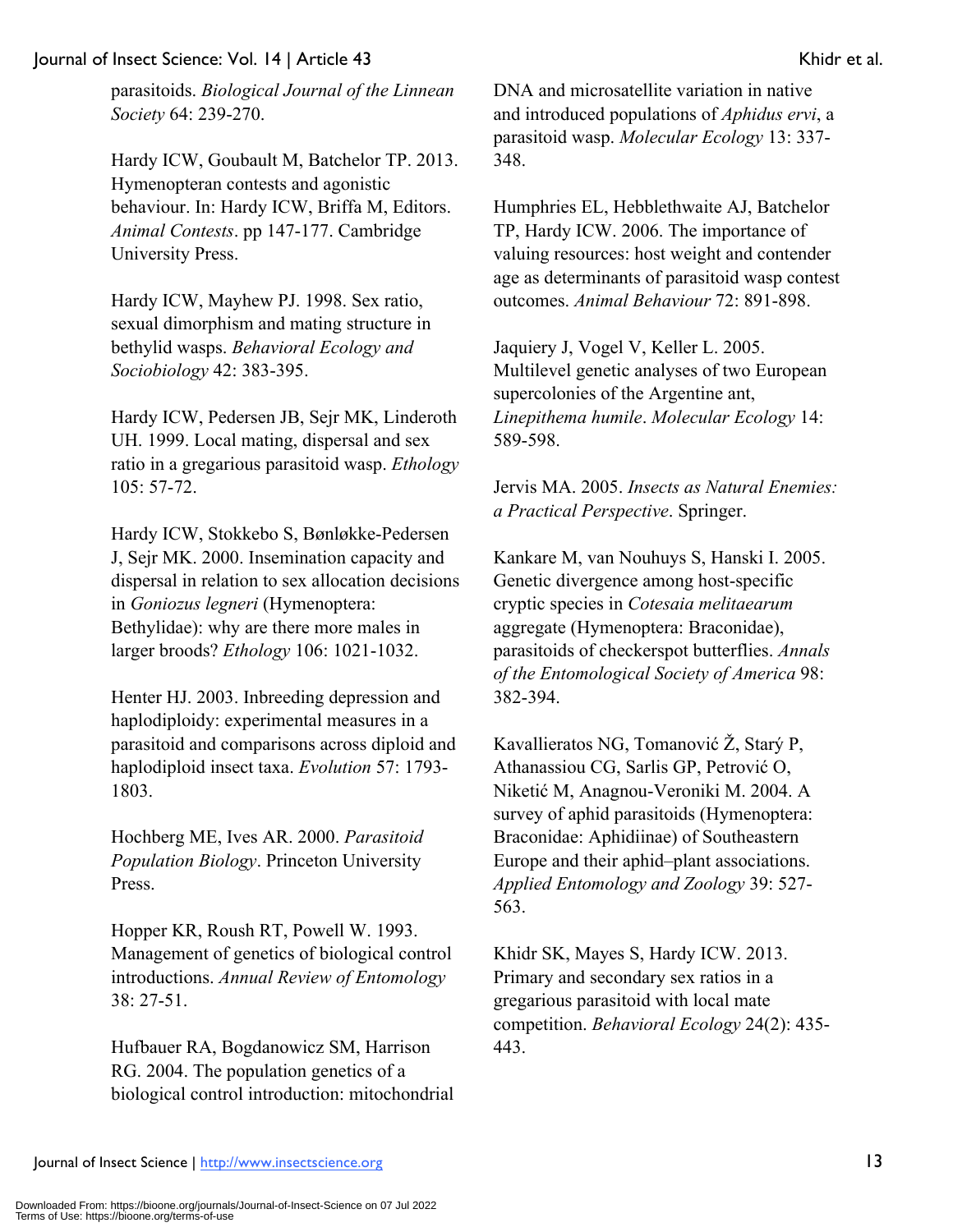Kloda JM, Dean PDG, MacDonald DM, Mayes S. 2004. Isolation and characterisation of microsatellite loci in *Ononis repens*, Leguminosae. *Molecular Ecology Notes* 4: 596-598.

Krackow S, Neuhäuser M. 2008. Insights from complete-incomplete brood sex-ratio disparity. *Behavioral Ecology and Sociobiology* 62: 469-477.

Lavandero B, Figueroa CC, Franck P, Mendez A. 2011. Estimating gene flow between refuges and crops: a case study of the bological control of *Eriosoma lanigerum* by *Aphelinus mali* in apple orchards. *PLoS One*  6(11): e26694. doi:10.1371/journal.pone.0026694.

Legner EF, Silveira-Guido A. 1983. Establishment of *Goniozus emigratus* and *Goniozus legneri* (Hym: Bethylidae) on navel orangeworm, *Amyelois transitella* (Lep: Phycitidae) in California and biological control potential. *Entomophaga* 28: 97-106.

Lizé A, Carval D, Cortesero AM, Fournet S, Poinsot D. 2006. Kin discrimination and altruism in the larvae of a parasitoid insect. *Proceedings the Royal Society of London B*  273(1599): 2381-2386.

Lizé A, Khidr SK, Hardy ICW. 2012. Two components of kin recognition influence parasitoid aggression in resource competition. *Animal Behaviour* 83: 793-799.

Loxdale HD, Lushai G. 1998. Molecular markers in entomology. *Bulletin of Entomological Research* 88: 577-600.

Lozier JD, Mills NJ, Roderick GK. 2006. Diand trinucleotide repeat microsatellites for the

parasitoid wasp, *Aphidius transcaspicus*. *Molecular Ecology Notes* 6: 27-29.

Lozier JD, Roderick GK, Mills NJ. 2009. Molecular markers reveal strong geographic, but not host associated, genetic differentiation in *Aphidius transcaspicus*, a parasitoid of the aphid genus *Hyalopterus*. *Bulletin of Entomological Research* 99: 83-96.

Lyla KR, Beevi SP, Venkatesan T. 2006. Field evaluation of *Goniozus nephantidis*  (Muesebeck) against coconut black-headed caterpillar in Kerala using different release techniques. *Biological Control* 20: 33-36.

Martins WS, Lucas DCS, Fabricio de Souza KN, Bertioli DJ. 2009. WebSat. A web software for microsatellite marker development. *Bioinformation* 3: 282-283. Available online: http://wsmartins.net/websat/

Mateo JM. 2004. Recognition systems and biological organization: the perception component of social recognition. *Annales Zoologici Fennici* 41: 729-745.

Mazzi D, Hatt F, Hein S, Dorn S. 2011. Ladies last: diel rhythmicity of adult emergence in a parasitoid with complementary sex determination. *Physiological Entomology* 36: 47- 53.

McCoy KD, Boulinier T, Tirard C, Michalakis Y. 2001. Host specificity of a generalist parasite: genetic evidence of sympatric host races in seabird tick *Ixodes uriae*. *Journal of Evolutionary Biology* 14: 395-405.

Menken SBJ. 1981. Host races and sympatric speciation in small ermine moths, Yponomeutidae. *Entomologia Experimentalis et Applicata* 30: 280-292.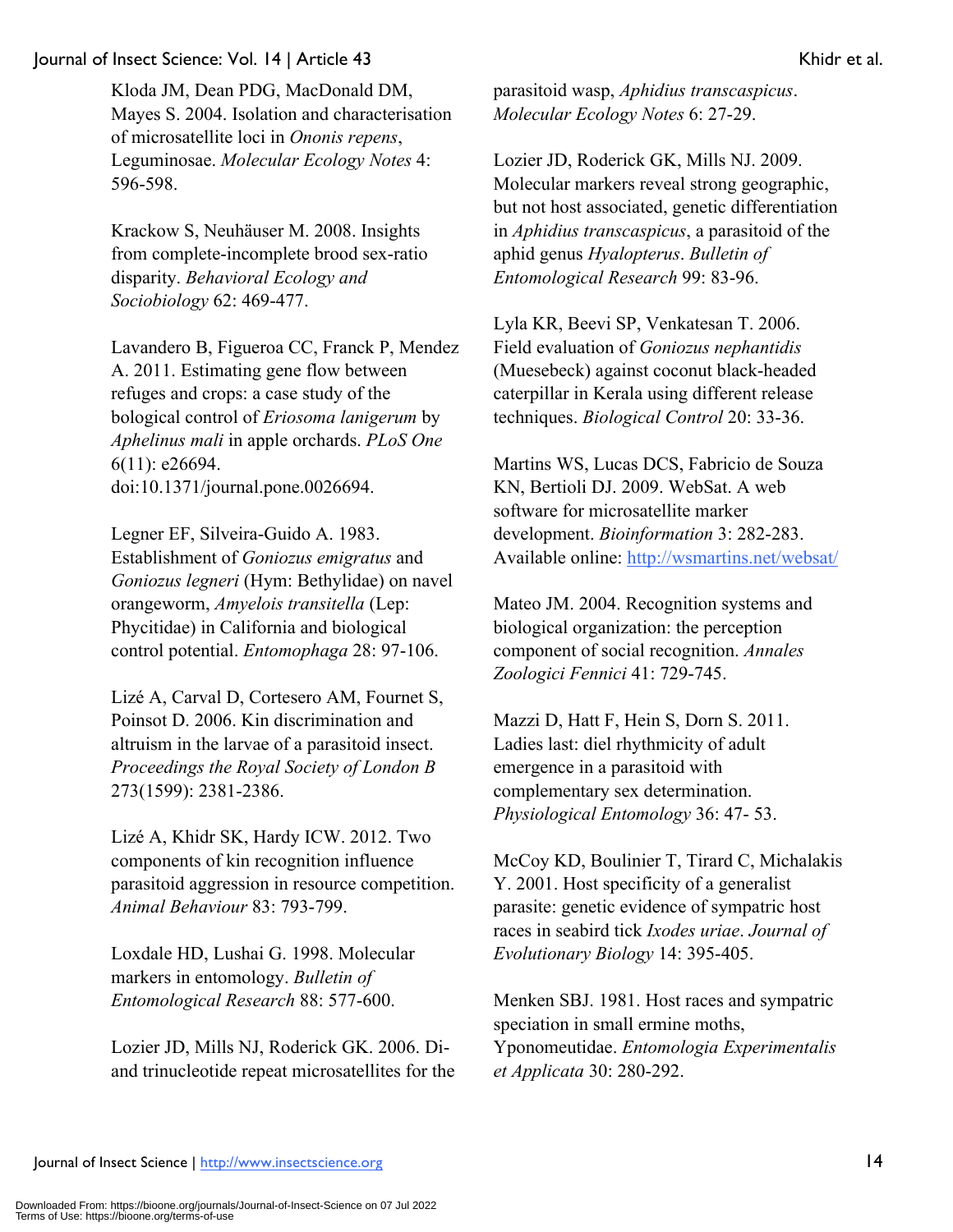Molbo D, Machado CA, Sevenster JG, Keller L, Herre EA. 2003. Cryptic species of figpollinating wasps: implications for the evolution of the fig-wasp mutualism, sex allocation, and precision of adaptation. *Proceedings of the National Academy of Sciences USA* 100: 5867-5872.

Nicholls JA, Fuentes-Utrilla P, Hayward A, Melika G, Csóka G, Nieves-Aldrey J-L, Pujade-Villar J, Tavakoli M, Schönrogge K, Stone GN. 2010. Community impacts of anthropogenic disturbance: natural enemies exploit multiple routes in pursuit of invading herbivore hosts. *BMC Evolutionary Biology*  10: 322.

Nyabuga F, Loxdale H, Heckel DG, Weisser WW. 2010. Spatial population dynamics of a specialist aphid parasitoid, *Lysiphlebus hirticornis* Mackauer (Hymenoptera: Braconidae: Aphidiinae): evidence for philopatry and restricted dispersal. *Heredity*105: 433-442.

Pannebakker BA, Garrido NRT, Zwaan BJ, van Alphen JJM. 2008. Geographic variation in host-selection behaviour in the *Drosophila*  parasitoid *Leptopilina clavipes*. *Entomologia Experimentalis et Applicata* 127: 48-54.

Phillips CB, Vink CJ, Blanchet A, Hoelmer KA. 2008. Hosts are more important than destinations: what genetic variation in *Microctonus aethiopoides* (Hymenoptera: Braconidae) means for foreign exploration for natural enemies. *Molecular Phylogenetics and Evolution* 49: 467-476.

Ratnieks FLW. 1991. The evolution of genetic cue diversity in social Hymenoptera. *American Naturalist* 137: 202-226.

Ratnieks FLW, Keller L. 1998. Queen control of egg fertilization in the honey bee. *Behavioral Ecology and Sociobiology* 44: 57- 61.

Rozen S, Skaletsky H. 2000. Primer3 on the www for general users and for biologist programmers. *Methods in Molecular Biology* 132: 365-386. Available online: http://frodo.wi.mit.edu/primer3/

Ruiz-Montoya L, Nunez-Farfan J, Vargas J. 2003. Host-associated genetic structure of Mexican populations of the cabbage aphid *Brevicoryne brassicae* L. (Homoptera: Aphididae). *Heredity* 91: 415-421.

Sambrook J, Fritsch EF, Maniatis T. 1989. *Molecular Cloning: A Laboratory Manual*,  $2<sup>nd</sup>$ Edition. Cold Spring Harbor Laboratory Press.

Schuelke M. 2000. An economic method for the fluorescent labelling of PCR fragments. *Nature Biotechnology* 18(2): 233-234.

Shields WM. 1993. The natural and unnatural history of inbreeding and outbreeding. In: Thornhill NW, Editor. *The Natural History of Inbreeding and Outbreeding Theoretical and Empirical Perspectives*. pp. 143-169. University of Chicago Press.

Steffan SA, Daane KM, Mahr DL. 2001. 15Nenrichment of plant tissue to mark phytophagous insects, associated parasitoids, and flower-visiting entomophaga. *Entomologia Experimentalis et Applicata* 98: 173-180.

Stireman JO, Nason JD, Heard S, Seehawer JM. 2006. Cascading host-associated genetic differentiation in parasitoids of phytophagous insects. *Proceedings of the Royal Society of London B* 273: 523-530.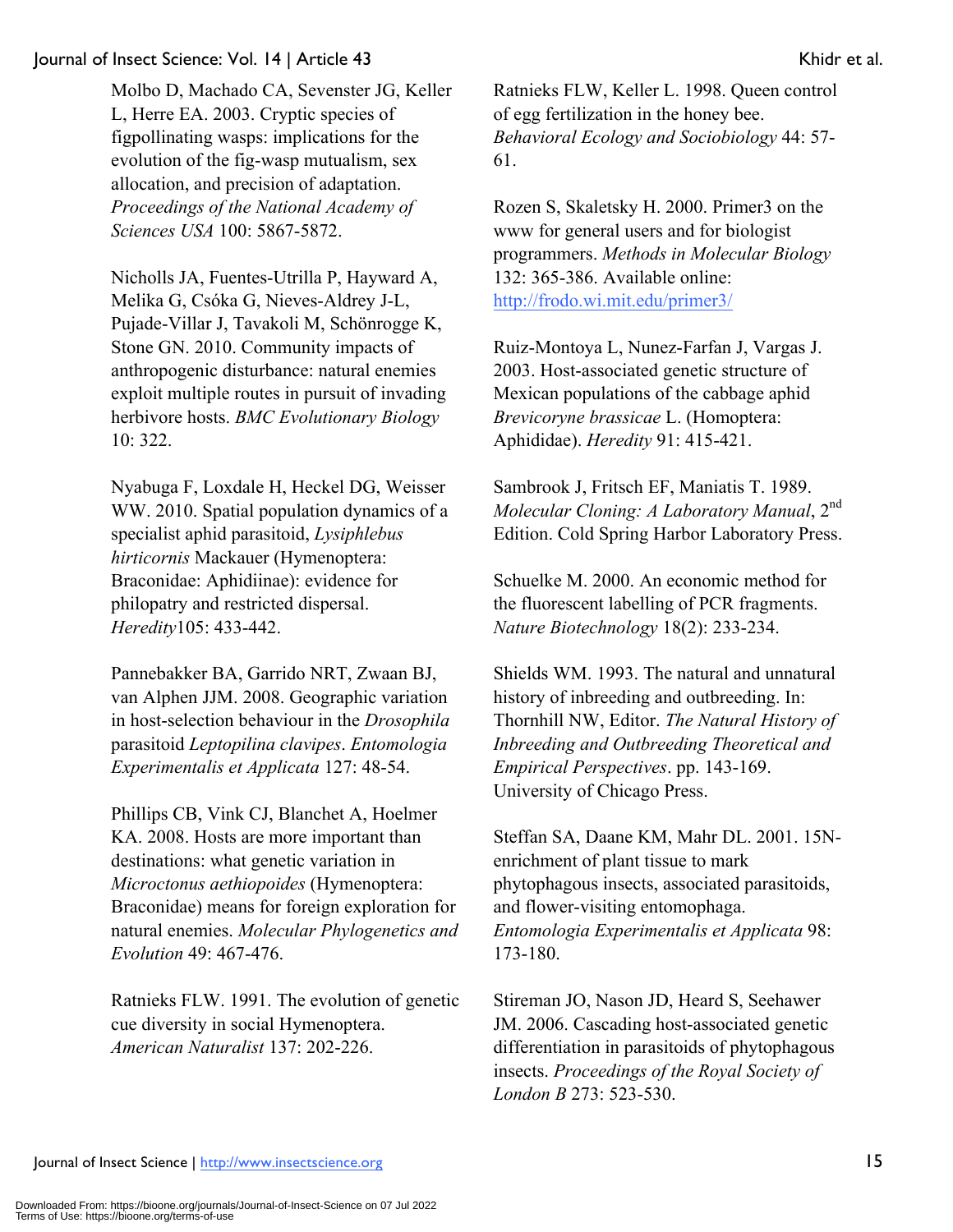Tautz D 1999. Hypervariability of simple sequences as a general source for polymorphic DNA markers. *Nucleic Acid Research* 17: 6463-6471.

Thompson JN. 1994. *The Coevolutionary Process*. University of Chicago Press.

Trindl A, Heinze J, D'Ettorre P. 2004. Isolation and characterization of five microsatellite loci in the ponerine ant *Pachycondyla inversa* (Hymenoptera, Formicidae). *Molecular Ecology Notes* 4: 583-585.

Tsutsui ND, Suarez AV, Grosberg RK. 2003. Genetic diversity, asymmetrical aggression, and cooperation in a widespread invasive species. *Proceedings of the National Academy of Sciences USA* 100: 1078-1083.

Ugelvig LV, Drijfhout FP, Kronauer DJC, Boomsma JJ, Pedersen JS, Cremer S. 2008. The introduction history of invasive garden ants in Europe: integrating genetic, chemical and behavioural approaches. *BMC Biology* 6: 11.

Unruh TR, Gordh G, Gonzalez D. 1984. Electrophoretic studies on parasitic Hymenoptera and implications for biological control. *International Congress of Entomology Proceedings* 17: 705.

Venkatesan T, Jalali SK, Srinivasmurthy K, Rabindra RJ, Dasan CB. 2007. Economics of production of *Goniozus nephantidis*  (Muesebeck), an important parasitoid of coconut black-headed caterpillar, *Opisina arenosella* (Walker) for bio-factories. *Biological Control* 21: 53-58.

Vogler AP, Desalle R. 1993. Phylogeographic patterns in coastal North American tiger

beetles (*Cicindela dorsalis* Say) inferred from mitochondrial DNA sequences. *Evolution* 47: 1192-1202.

Wajnberg E, Bernstein C, van Alphen JJM. 2008. *Behavioral Ecology of Insect Parasitoids: from Theoretical Approaches to Field Applications*. Blackwell Publishing.

Wu Z, Hopper KR, O'Neil RJ, Voegtlin DJ, Prokrym DR, Heimpel GE. 2004. Reproductive compatibility and genetic variation between two strains of *Aphelinus albipodus* (Hymenoptera: Aphelinidae), a parasitoid of the soybean aphid, *Aphis glycines* (Homoptera: Aphididae). *Biological Control* 31: 311-319.

Zaviezo T, Romero A, Castro D, Wagner A. 2007. First record of *Goniozus legneri* (Hymenoptera: Bethylidae) in Chile. *Ciencia e Investigación Agraria* 34: 49-52.

Zavodna M, Arens P, van Dijk PJ, Partomihardjo T, Vosman B, van Damme JM. 2005. Pollinating fig wasps: genetic consequences of island recolonization. *Journal of Evolutionary Biology* 18: 1234- 1243.

Zink RM. 2002. Methods in comparative phylogeography, and their application to studying evolution in the North American Aridlands. *Integrative and Comparative Biology* 42: 953-959.

Zygouridis NE, Augustinos AA, Zalom FG, Mathiopoulos KD. 2009. Analysis of olive fly invasion in California based on microsatellite markers. *Heredity* 102: 402-412.